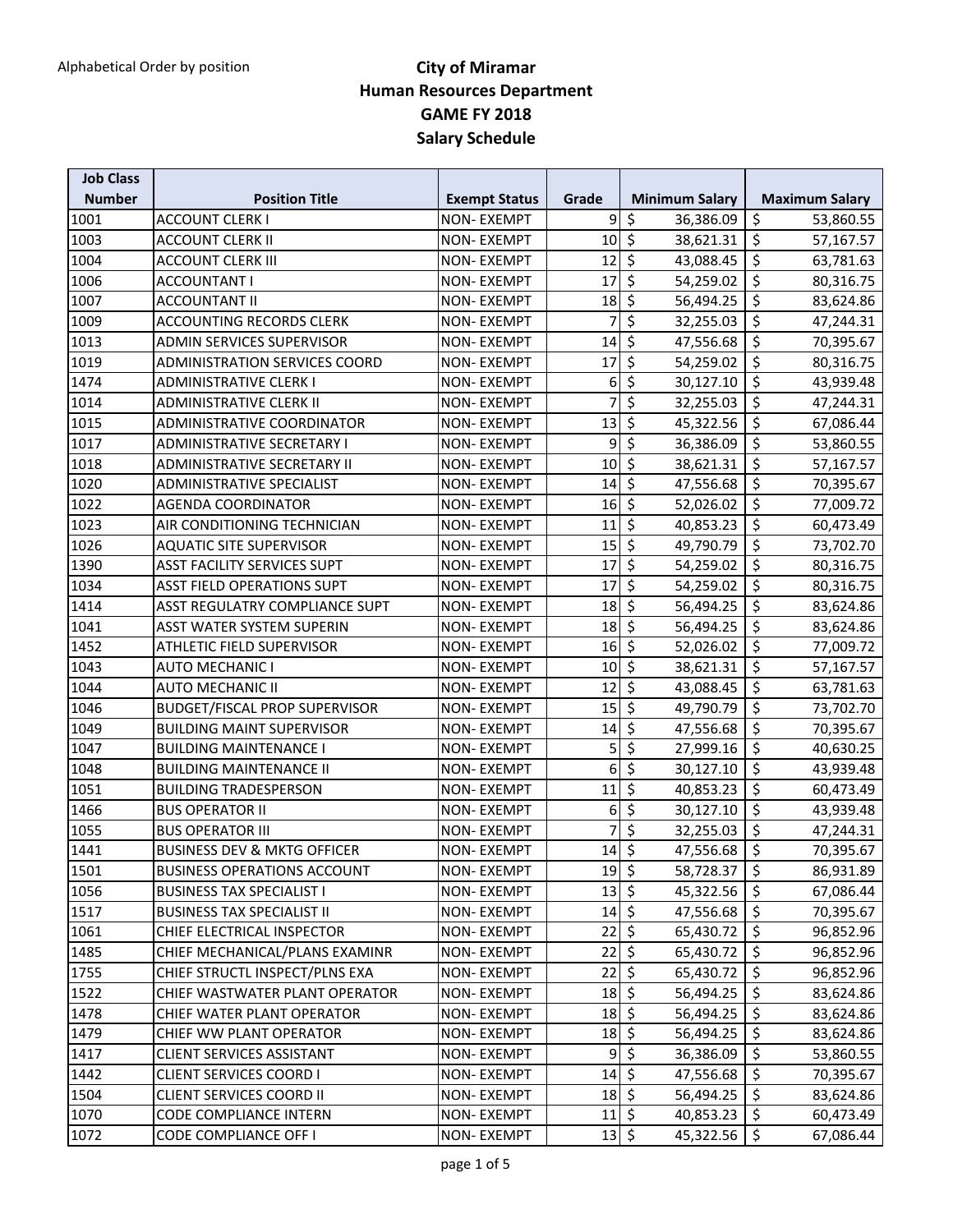| <b>Number</b><br><b>Position Title</b><br><b>Exempt Status</b><br>Grade<br><b>Minimum Salary</b><br><b>Maximum Salary</b><br>$\zeta$<br>\$<br>1073<br>CODE COMPLIANCE OFF II<br><b>NON-EXEMPT</b><br>15<br>49,790.79<br>73,702.70<br>$\zeta$<br>\$<br>1074<br><b>NON-EXEMPT</b><br>17<br><b>CODE COMPLIANCE SUPERVISOR</b><br>54,259.02<br>80,316.75<br>$\overline{\mathcal{S}}$<br>\$<br>1075<br><b>COLLECTION OPERATOR I</b><br><b>NON-EXEMPT</b><br>7<br>32,255.03<br>47,244.31<br>\$<br>\$<br>1076<br>9<br><b>COLLECTION OPERATOR II</b><br>36,386.09<br>53,860.55<br><b>NON-EXEMPT</b><br>$\zeta$<br>\$<br>14<br>1077<br><b>COLLECTIONS SPECIALIST</b><br><b>NON-EXEMPT</b><br>47,556.68<br>70,395.67<br>\$<br>$\zeta$<br>12<br>1079<br><b>COMMUNICATIONS OFFICER I</b><br><b>NON-EXEMPT</b><br>43,088.45<br>63,781.63<br>\$<br>\$<br>1505<br>13<br><b>COMMUNICATIONS OFFICER II</b><br><b>NON-EXEMPT</b><br>45,322.56<br>67,086.44<br>$\zeta$<br>\$<br>1080<br>15<br><b>COMMUNICATIONS SUPERVISOR</b><br><b>NON-EXEMPT</b><br>49,790.79<br>73,702.70<br>$\overline{\mathcal{S}}$<br>\$<br>1081<br>9<br>COMMUNITY OUTREACH SPECIALIST<br><b>NON-EXEMPT</b><br>36,386.09<br>53,860.55<br>$\overline{\mathcal{S}}$<br>\$<br>12<br>1082<br><b>COMMUNITY SERVICE AIDE</b><br>43,088.45<br><b>NON-EXEMPT</b><br>63,781.63<br>$\overline{\mathcal{S}}$<br>\$<br>14<br>1533<br>47,556.68<br>COMPLIANCE TECHN/INSPECTOR I<br><b>NON-EXEMPT</b><br>70,395.67<br>$\zeta$<br>\$<br>15<br>1083<br>COMPLIANCE TECHN/INSPECTOR II<br>NON-EXEMPT<br>49,790.79<br>73,702.70<br>\$<br>\$<br>1432<br><b>CONSTRUCTION ENG/INSP SUPV</b><br>19<br><b>NON-EXEMPT</b><br>58,728.37<br>86,931.89<br>$\zeta$<br>\$<br>1085<br>14<br><b>CRIME ANALYST</b><br><b>NON-EXEMPT</b><br>47,556.68<br>70,395.67<br>\$<br>\$<br>1086<br>12<br>CRIME SCENE TECHNICIAN<br>43,088.45<br>63,781.63<br><b>NON-EXEMPT</b><br>$\overline{\mathcal{S}}$<br>\$<br>8<br>1092<br><b>CUSTOMER SERVICE SPEC I</b><br><b>NON-EXEMPT</b><br>34,270.97<br>50,553.53<br>$\zeta$<br>\$<br>10<br>1093<br><b>CUSTOMER SERVICE SPEC II</b><br><b>NON-EXEMPT</b><br>38,621.31<br>57,167.57<br>\$<br>\$<br>1114<br>DIST CENTER COORDINATOR<br><b>NON-EXEMPT</b><br>7<br>32,255.03<br>47,244.31<br>$\zeta$<br>\$<br>1117<br>EARLY CHILDCARE SITE SUPERVISO<br><b>NON-EXEMPT</b><br>16<br>52,026.02<br>77,009.72<br>\$<br>\$<br>1520<br>7<br>EARLY CHILDHOOD LEADER I<br><b>NON-EXEMPT</b><br>32,255.03<br>47,244.31<br>\$<br>\$<br>9<br>1514<br>EARLY CHILDHOOD LEADER II<br>36,386.09<br>53,860.55<br><b>NON-EXEMPT</b><br>$\overline{\mathcal{S}}$<br>\$<br>20<br>1128<br>ELECTRICAL PLANS EXAMINER/INSP<br><b>NON-EXEMPT</b><br>60,960.28<br>90,236.70<br>\$<br>$\zeta$<br>16<br>1129<br>NON-EXEMPT<br>ELECTRICAL SUPERVISOR<br>52,026.02<br>77,009.72<br>$\zeta$<br>\$<br>1130<br>12<br>ELECTRICIAN I<br><b>NON-EXEMPT</b><br>43,088.45<br>63,781.63<br>$\zeta$<br>\$<br>1508<br>14<br><b>ELECTRICIAN II</b><br><b>NON-EXEMPT</b><br>47,556.68<br>70,395.67<br>$\zeta$<br>\$<br>15<br>49,790.79<br>1131<br><b>ELECTRICIAN III</b><br><b>NON-EXEMPT</b><br>73,702.70<br>$\overline{\mathcal{S}}$<br>\$<br>1133<br>14<br>47,556.68<br><b>ENGINEER INSPECTOR II</b><br><b>NON-EXEMPT</b><br>70,395.67<br>$\overline{\mathcal{S}}$<br>\$<br>1134<br>16<br><b>ENGINEER INSPECTOR III</b><br>52,026.02<br><b>NON-EXEMPT</b><br>77,009.72<br>$\zeta$<br>\$<br>1135<br>10<br><b>EQUIPMENT OPERATOR II</b><br><b>NON-EXEMPT</b><br>38,621.31<br>57,167.57<br>\$<br>\$<br>9<br>1138<br>EVIDENCE PROPERTY CUSTODIAN<br><b>NON-EXEMPT</b><br>36,386.09<br>53,860.55<br>$\zeta$<br>\$<br>1139<br>EVIDENCE/PROPERTY SUPERVISOR<br>16<br><b>NON-EXEMPT</b><br>52,026.02<br>77,009.72<br>$\zeta$<br>\$<br>9<br>36,386.09<br>1469<br>FIRE ADMINISTRATIVE TECHN II<br>53,860.55<br><b>NON-EXEMPT</b><br>$7\overline{\phantom{0}}$<br>$\overline{\xi}$<br>1150<br>FIRE ADMINISTRATIVE TECHNICIAN<br><b>NON-EXEMPT</b><br>32,255.03<br>47,244.31<br>$\zeta$<br>12<br>\$<br>1154<br><b>NON-EXEMPT</b><br>FIRE COMMUNICATIONS OFFICER<br>43,088.45<br>63,781.63<br>13<br>$\ddot{\mathsf{S}}$<br>1155<br>FIRE COMMUNICATIONS OFFICER II<br>NON-EXEMPT<br>45,322.56<br>\$,<br>67,086.44<br>$14$ \$<br>1157<br>47,556.68<br>\$<br>FIRE DISPATCH/ROMS SUPERVISOR<br>NON-EXEMPT<br>70,395.67 |
|-------------------------------------------------------------------------------------------------------------------------------------------------------------------------------------------------------------------------------------------------------------------------------------------------------------------------------------------------------------------------------------------------------------------------------------------------------------------------------------------------------------------------------------------------------------------------------------------------------------------------------------------------------------------------------------------------------------------------------------------------------------------------------------------------------------------------------------------------------------------------------------------------------------------------------------------------------------------------------------------------------------------------------------------------------------------------------------------------------------------------------------------------------------------------------------------------------------------------------------------------------------------------------------------------------------------------------------------------------------------------------------------------------------------------------------------------------------------------------------------------------------------------------------------------------------------------------------------------------------------------------------------------------------------------------------------------------------------------------------------------------------------------------------------------------------------------------------------------------------------------------------------------------------------------------------------------------------------------------------------------------------------------------------------------------------------------------------------------------------------------------------------------------------------------------------------------------------------------------------------------------------------------------------------------------------------------------------------------------------------------------------------------------------------------------------------------------------------------------------------------------------------------------------------------------------------------------------------------------------------------------------------------------------------------------------------------------------------------------------------------------------------------------------------------------------------------------------------------------------------------------------------------------------------------------------------------------------------------------------------------------------------------------------------------------------------------------------------------------------------------------------------------------------------------------------------------------------------------------------------------------------------------------------------------------------------------------------------------------------------------------------------------------------------------------------------------------------------------------------------------------------------------------------------------------------------------------------------------------------------------------------------------------------------------------------------------------------------------------------------------------------------------------------------------------------------------------------------------------------------------------------------------------------------------------------------------------------------------------------------------------------------------------------------------------------------------------------------------------------------------------------------------------------------------------------------------------------------------------------------------------------------------------------------------------------------|
|                                                                                                                                                                                                                                                                                                                                                                                                                                                                                                                                                                                                                                                                                                                                                                                                                                                                                                                                                                                                                                                                                                                                                                                                                                                                                                                                                                                                                                                                                                                                                                                                                                                                                                                                                                                                                                                                                                                                                                                                                                                                                                                                                                                                                                                                                                                                                                                                                                                                                                                                                                                                                                                                                                                                                                                                                                                                                                                                                                                                                                                                                                                                                                                                                                                                                                                                                                                                                                                                                                                                                                                                                                                                                                                                                                                                                                                                                                                                                                                                                                                                                                                                                                                                                                                                                                                   |
|                                                                                                                                                                                                                                                                                                                                                                                                                                                                                                                                                                                                                                                                                                                                                                                                                                                                                                                                                                                                                                                                                                                                                                                                                                                                                                                                                                                                                                                                                                                                                                                                                                                                                                                                                                                                                                                                                                                                                                                                                                                                                                                                                                                                                                                                                                                                                                                                                                                                                                                                                                                                                                                                                                                                                                                                                                                                                                                                                                                                                                                                                                                                                                                                                                                                                                                                                                                                                                                                                                                                                                                                                                                                                                                                                                                                                                                                                                                                                                                                                                                                                                                                                                                                                                                                                                                   |
|                                                                                                                                                                                                                                                                                                                                                                                                                                                                                                                                                                                                                                                                                                                                                                                                                                                                                                                                                                                                                                                                                                                                                                                                                                                                                                                                                                                                                                                                                                                                                                                                                                                                                                                                                                                                                                                                                                                                                                                                                                                                                                                                                                                                                                                                                                                                                                                                                                                                                                                                                                                                                                                                                                                                                                                                                                                                                                                                                                                                                                                                                                                                                                                                                                                                                                                                                                                                                                                                                                                                                                                                                                                                                                                                                                                                                                                                                                                                                                                                                                                                                                                                                                                                                                                                                                                   |
|                                                                                                                                                                                                                                                                                                                                                                                                                                                                                                                                                                                                                                                                                                                                                                                                                                                                                                                                                                                                                                                                                                                                                                                                                                                                                                                                                                                                                                                                                                                                                                                                                                                                                                                                                                                                                                                                                                                                                                                                                                                                                                                                                                                                                                                                                                                                                                                                                                                                                                                                                                                                                                                                                                                                                                                                                                                                                                                                                                                                                                                                                                                                                                                                                                                                                                                                                                                                                                                                                                                                                                                                                                                                                                                                                                                                                                                                                                                                                                                                                                                                                                                                                                                                                                                                                                                   |
|                                                                                                                                                                                                                                                                                                                                                                                                                                                                                                                                                                                                                                                                                                                                                                                                                                                                                                                                                                                                                                                                                                                                                                                                                                                                                                                                                                                                                                                                                                                                                                                                                                                                                                                                                                                                                                                                                                                                                                                                                                                                                                                                                                                                                                                                                                                                                                                                                                                                                                                                                                                                                                                                                                                                                                                                                                                                                                                                                                                                                                                                                                                                                                                                                                                                                                                                                                                                                                                                                                                                                                                                                                                                                                                                                                                                                                                                                                                                                                                                                                                                                                                                                                                                                                                                                                                   |
|                                                                                                                                                                                                                                                                                                                                                                                                                                                                                                                                                                                                                                                                                                                                                                                                                                                                                                                                                                                                                                                                                                                                                                                                                                                                                                                                                                                                                                                                                                                                                                                                                                                                                                                                                                                                                                                                                                                                                                                                                                                                                                                                                                                                                                                                                                                                                                                                                                                                                                                                                                                                                                                                                                                                                                                                                                                                                                                                                                                                                                                                                                                                                                                                                                                                                                                                                                                                                                                                                                                                                                                                                                                                                                                                                                                                                                                                                                                                                                                                                                                                                                                                                                                                                                                                                                                   |
|                                                                                                                                                                                                                                                                                                                                                                                                                                                                                                                                                                                                                                                                                                                                                                                                                                                                                                                                                                                                                                                                                                                                                                                                                                                                                                                                                                                                                                                                                                                                                                                                                                                                                                                                                                                                                                                                                                                                                                                                                                                                                                                                                                                                                                                                                                                                                                                                                                                                                                                                                                                                                                                                                                                                                                                                                                                                                                                                                                                                                                                                                                                                                                                                                                                                                                                                                                                                                                                                                                                                                                                                                                                                                                                                                                                                                                                                                                                                                                                                                                                                                                                                                                                                                                                                                                                   |
|                                                                                                                                                                                                                                                                                                                                                                                                                                                                                                                                                                                                                                                                                                                                                                                                                                                                                                                                                                                                                                                                                                                                                                                                                                                                                                                                                                                                                                                                                                                                                                                                                                                                                                                                                                                                                                                                                                                                                                                                                                                                                                                                                                                                                                                                                                                                                                                                                                                                                                                                                                                                                                                                                                                                                                                                                                                                                                                                                                                                                                                                                                                                                                                                                                                                                                                                                                                                                                                                                                                                                                                                                                                                                                                                                                                                                                                                                                                                                                                                                                                                                                                                                                                                                                                                                                                   |
|                                                                                                                                                                                                                                                                                                                                                                                                                                                                                                                                                                                                                                                                                                                                                                                                                                                                                                                                                                                                                                                                                                                                                                                                                                                                                                                                                                                                                                                                                                                                                                                                                                                                                                                                                                                                                                                                                                                                                                                                                                                                                                                                                                                                                                                                                                                                                                                                                                                                                                                                                                                                                                                                                                                                                                                                                                                                                                                                                                                                                                                                                                                                                                                                                                                                                                                                                                                                                                                                                                                                                                                                                                                                                                                                                                                                                                                                                                                                                                                                                                                                                                                                                                                                                                                                                                                   |
|                                                                                                                                                                                                                                                                                                                                                                                                                                                                                                                                                                                                                                                                                                                                                                                                                                                                                                                                                                                                                                                                                                                                                                                                                                                                                                                                                                                                                                                                                                                                                                                                                                                                                                                                                                                                                                                                                                                                                                                                                                                                                                                                                                                                                                                                                                                                                                                                                                                                                                                                                                                                                                                                                                                                                                                                                                                                                                                                                                                                                                                                                                                                                                                                                                                                                                                                                                                                                                                                                                                                                                                                                                                                                                                                                                                                                                                                                                                                                                                                                                                                                                                                                                                                                                                                                                                   |
|                                                                                                                                                                                                                                                                                                                                                                                                                                                                                                                                                                                                                                                                                                                                                                                                                                                                                                                                                                                                                                                                                                                                                                                                                                                                                                                                                                                                                                                                                                                                                                                                                                                                                                                                                                                                                                                                                                                                                                                                                                                                                                                                                                                                                                                                                                                                                                                                                                                                                                                                                                                                                                                                                                                                                                                                                                                                                                                                                                                                                                                                                                                                                                                                                                                                                                                                                                                                                                                                                                                                                                                                                                                                                                                                                                                                                                                                                                                                                                                                                                                                                                                                                                                                                                                                                                                   |
|                                                                                                                                                                                                                                                                                                                                                                                                                                                                                                                                                                                                                                                                                                                                                                                                                                                                                                                                                                                                                                                                                                                                                                                                                                                                                                                                                                                                                                                                                                                                                                                                                                                                                                                                                                                                                                                                                                                                                                                                                                                                                                                                                                                                                                                                                                                                                                                                                                                                                                                                                                                                                                                                                                                                                                                                                                                                                                                                                                                                                                                                                                                                                                                                                                                                                                                                                                                                                                                                                                                                                                                                                                                                                                                                                                                                                                                                                                                                                                                                                                                                                                                                                                                                                                                                                                                   |
|                                                                                                                                                                                                                                                                                                                                                                                                                                                                                                                                                                                                                                                                                                                                                                                                                                                                                                                                                                                                                                                                                                                                                                                                                                                                                                                                                                                                                                                                                                                                                                                                                                                                                                                                                                                                                                                                                                                                                                                                                                                                                                                                                                                                                                                                                                                                                                                                                                                                                                                                                                                                                                                                                                                                                                                                                                                                                                                                                                                                                                                                                                                                                                                                                                                                                                                                                                                                                                                                                                                                                                                                                                                                                                                                                                                                                                                                                                                                                                                                                                                                                                                                                                                                                                                                                                                   |
|                                                                                                                                                                                                                                                                                                                                                                                                                                                                                                                                                                                                                                                                                                                                                                                                                                                                                                                                                                                                                                                                                                                                                                                                                                                                                                                                                                                                                                                                                                                                                                                                                                                                                                                                                                                                                                                                                                                                                                                                                                                                                                                                                                                                                                                                                                                                                                                                                                                                                                                                                                                                                                                                                                                                                                                                                                                                                                                                                                                                                                                                                                                                                                                                                                                                                                                                                                                                                                                                                                                                                                                                                                                                                                                                                                                                                                                                                                                                                                                                                                                                                                                                                                                                                                                                                                                   |
|                                                                                                                                                                                                                                                                                                                                                                                                                                                                                                                                                                                                                                                                                                                                                                                                                                                                                                                                                                                                                                                                                                                                                                                                                                                                                                                                                                                                                                                                                                                                                                                                                                                                                                                                                                                                                                                                                                                                                                                                                                                                                                                                                                                                                                                                                                                                                                                                                                                                                                                                                                                                                                                                                                                                                                                                                                                                                                                                                                                                                                                                                                                                                                                                                                                                                                                                                                                                                                                                                                                                                                                                                                                                                                                                                                                                                                                                                                                                                                                                                                                                                                                                                                                                                                                                                                                   |
|                                                                                                                                                                                                                                                                                                                                                                                                                                                                                                                                                                                                                                                                                                                                                                                                                                                                                                                                                                                                                                                                                                                                                                                                                                                                                                                                                                                                                                                                                                                                                                                                                                                                                                                                                                                                                                                                                                                                                                                                                                                                                                                                                                                                                                                                                                                                                                                                                                                                                                                                                                                                                                                                                                                                                                                                                                                                                                                                                                                                                                                                                                                                                                                                                                                                                                                                                                                                                                                                                                                                                                                                                                                                                                                                                                                                                                                                                                                                                                                                                                                                                                                                                                                                                                                                                                                   |
|                                                                                                                                                                                                                                                                                                                                                                                                                                                                                                                                                                                                                                                                                                                                                                                                                                                                                                                                                                                                                                                                                                                                                                                                                                                                                                                                                                                                                                                                                                                                                                                                                                                                                                                                                                                                                                                                                                                                                                                                                                                                                                                                                                                                                                                                                                                                                                                                                                                                                                                                                                                                                                                                                                                                                                                                                                                                                                                                                                                                                                                                                                                                                                                                                                                                                                                                                                                                                                                                                                                                                                                                                                                                                                                                                                                                                                                                                                                                                                                                                                                                                                                                                                                                                                                                                                                   |
|                                                                                                                                                                                                                                                                                                                                                                                                                                                                                                                                                                                                                                                                                                                                                                                                                                                                                                                                                                                                                                                                                                                                                                                                                                                                                                                                                                                                                                                                                                                                                                                                                                                                                                                                                                                                                                                                                                                                                                                                                                                                                                                                                                                                                                                                                                                                                                                                                                                                                                                                                                                                                                                                                                                                                                                                                                                                                                                                                                                                                                                                                                                                                                                                                                                                                                                                                                                                                                                                                                                                                                                                                                                                                                                                                                                                                                                                                                                                                                                                                                                                                                                                                                                                                                                                                                                   |
|                                                                                                                                                                                                                                                                                                                                                                                                                                                                                                                                                                                                                                                                                                                                                                                                                                                                                                                                                                                                                                                                                                                                                                                                                                                                                                                                                                                                                                                                                                                                                                                                                                                                                                                                                                                                                                                                                                                                                                                                                                                                                                                                                                                                                                                                                                                                                                                                                                                                                                                                                                                                                                                                                                                                                                                                                                                                                                                                                                                                                                                                                                                                                                                                                                                                                                                                                                                                                                                                                                                                                                                                                                                                                                                                                                                                                                                                                                                                                                                                                                                                                                                                                                                                                                                                                                                   |
|                                                                                                                                                                                                                                                                                                                                                                                                                                                                                                                                                                                                                                                                                                                                                                                                                                                                                                                                                                                                                                                                                                                                                                                                                                                                                                                                                                                                                                                                                                                                                                                                                                                                                                                                                                                                                                                                                                                                                                                                                                                                                                                                                                                                                                                                                                                                                                                                                                                                                                                                                                                                                                                                                                                                                                                                                                                                                                                                                                                                                                                                                                                                                                                                                                                                                                                                                                                                                                                                                                                                                                                                                                                                                                                                                                                                                                                                                                                                                                                                                                                                                                                                                                                                                                                                                                                   |
|                                                                                                                                                                                                                                                                                                                                                                                                                                                                                                                                                                                                                                                                                                                                                                                                                                                                                                                                                                                                                                                                                                                                                                                                                                                                                                                                                                                                                                                                                                                                                                                                                                                                                                                                                                                                                                                                                                                                                                                                                                                                                                                                                                                                                                                                                                                                                                                                                                                                                                                                                                                                                                                                                                                                                                                                                                                                                                                                                                                                                                                                                                                                                                                                                                                                                                                                                                                                                                                                                                                                                                                                                                                                                                                                                                                                                                                                                                                                                                                                                                                                                                                                                                                                                                                                                                                   |
|                                                                                                                                                                                                                                                                                                                                                                                                                                                                                                                                                                                                                                                                                                                                                                                                                                                                                                                                                                                                                                                                                                                                                                                                                                                                                                                                                                                                                                                                                                                                                                                                                                                                                                                                                                                                                                                                                                                                                                                                                                                                                                                                                                                                                                                                                                                                                                                                                                                                                                                                                                                                                                                                                                                                                                                                                                                                                                                                                                                                                                                                                                                                                                                                                                                                                                                                                                                                                                                                                                                                                                                                                                                                                                                                                                                                                                                                                                                                                                                                                                                                                                                                                                                                                                                                                                                   |
|                                                                                                                                                                                                                                                                                                                                                                                                                                                                                                                                                                                                                                                                                                                                                                                                                                                                                                                                                                                                                                                                                                                                                                                                                                                                                                                                                                                                                                                                                                                                                                                                                                                                                                                                                                                                                                                                                                                                                                                                                                                                                                                                                                                                                                                                                                                                                                                                                                                                                                                                                                                                                                                                                                                                                                                                                                                                                                                                                                                                                                                                                                                                                                                                                                                                                                                                                                                                                                                                                                                                                                                                                                                                                                                                                                                                                                                                                                                                                                                                                                                                                                                                                                                                                                                                                                                   |
|                                                                                                                                                                                                                                                                                                                                                                                                                                                                                                                                                                                                                                                                                                                                                                                                                                                                                                                                                                                                                                                                                                                                                                                                                                                                                                                                                                                                                                                                                                                                                                                                                                                                                                                                                                                                                                                                                                                                                                                                                                                                                                                                                                                                                                                                                                                                                                                                                                                                                                                                                                                                                                                                                                                                                                                                                                                                                                                                                                                                                                                                                                                                                                                                                                                                                                                                                                                                                                                                                                                                                                                                                                                                                                                                                                                                                                                                                                                                                                                                                                                                                                                                                                                                                                                                                                                   |
|                                                                                                                                                                                                                                                                                                                                                                                                                                                                                                                                                                                                                                                                                                                                                                                                                                                                                                                                                                                                                                                                                                                                                                                                                                                                                                                                                                                                                                                                                                                                                                                                                                                                                                                                                                                                                                                                                                                                                                                                                                                                                                                                                                                                                                                                                                                                                                                                                                                                                                                                                                                                                                                                                                                                                                                                                                                                                                                                                                                                                                                                                                                                                                                                                                                                                                                                                                                                                                                                                                                                                                                                                                                                                                                                                                                                                                                                                                                                                                                                                                                                                                                                                                                                                                                                                                                   |
|                                                                                                                                                                                                                                                                                                                                                                                                                                                                                                                                                                                                                                                                                                                                                                                                                                                                                                                                                                                                                                                                                                                                                                                                                                                                                                                                                                                                                                                                                                                                                                                                                                                                                                                                                                                                                                                                                                                                                                                                                                                                                                                                                                                                                                                                                                                                                                                                                                                                                                                                                                                                                                                                                                                                                                                                                                                                                                                                                                                                                                                                                                                                                                                                                                                                                                                                                                                                                                                                                                                                                                                                                                                                                                                                                                                                                                                                                                                                                                                                                                                                                                                                                                                                                                                                                                                   |
|                                                                                                                                                                                                                                                                                                                                                                                                                                                                                                                                                                                                                                                                                                                                                                                                                                                                                                                                                                                                                                                                                                                                                                                                                                                                                                                                                                                                                                                                                                                                                                                                                                                                                                                                                                                                                                                                                                                                                                                                                                                                                                                                                                                                                                                                                                                                                                                                                                                                                                                                                                                                                                                                                                                                                                                                                                                                                                                                                                                                                                                                                                                                                                                                                                                                                                                                                                                                                                                                                                                                                                                                                                                                                                                                                                                                                                                                                                                                                                                                                                                                                                                                                                                                                                                                                                                   |
|                                                                                                                                                                                                                                                                                                                                                                                                                                                                                                                                                                                                                                                                                                                                                                                                                                                                                                                                                                                                                                                                                                                                                                                                                                                                                                                                                                                                                                                                                                                                                                                                                                                                                                                                                                                                                                                                                                                                                                                                                                                                                                                                                                                                                                                                                                                                                                                                                                                                                                                                                                                                                                                                                                                                                                                                                                                                                                                                                                                                                                                                                                                                                                                                                                                                                                                                                                                                                                                                                                                                                                                                                                                                                                                                                                                                                                                                                                                                                                                                                                                                                                                                                                                                                                                                                                                   |
|                                                                                                                                                                                                                                                                                                                                                                                                                                                                                                                                                                                                                                                                                                                                                                                                                                                                                                                                                                                                                                                                                                                                                                                                                                                                                                                                                                                                                                                                                                                                                                                                                                                                                                                                                                                                                                                                                                                                                                                                                                                                                                                                                                                                                                                                                                                                                                                                                                                                                                                                                                                                                                                                                                                                                                                                                                                                                                                                                                                                                                                                                                                                                                                                                                                                                                                                                                                                                                                                                                                                                                                                                                                                                                                                                                                                                                                                                                                                                                                                                                                                                                                                                                                                                                                                                                                   |
|                                                                                                                                                                                                                                                                                                                                                                                                                                                                                                                                                                                                                                                                                                                                                                                                                                                                                                                                                                                                                                                                                                                                                                                                                                                                                                                                                                                                                                                                                                                                                                                                                                                                                                                                                                                                                                                                                                                                                                                                                                                                                                                                                                                                                                                                                                                                                                                                                                                                                                                                                                                                                                                                                                                                                                                                                                                                                                                                                                                                                                                                                                                                                                                                                                                                                                                                                                                                                                                                                                                                                                                                                                                                                                                                                                                                                                                                                                                                                                                                                                                                                                                                                                                                                                                                                                                   |
|                                                                                                                                                                                                                                                                                                                                                                                                                                                                                                                                                                                                                                                                                                                                                                                                                                                                                                                                                                                                                                                                                                                                                                                                                                                                                                                                                                                                                                                                                                                                                                                                                                                                                                                                                                                                                                                                                                                                                                                                                                                                                                                                                                                                                                                                                                                                                                                                                                                                                                                                                                                                                                                                                                                                                                                                                                                                                                                                                                                                                                                                                                                                                                                                                                                                                                                                                                                                                                                                                                                                                                                                                                                                                                                                                                                                                                                                                                                                                                                                                                                                                                                                                                                                                                                                                                                   |
|                                                                                                                                                                                                                                                                                                                                                                                                                                                                                                                                                                                                                                                                                                                                                                                                                                                                                                                                                                                                                                                                                                                                                                                                                                                                                                                                                                                                                                                                                                                                                                                                                                                                                                                                                                                                                                                                                                                                                                                                                                                                                                                                                                                                                                                                                                                                                                                                                                                                                                                                                                                                                                                                                                                                                                                                                                                                                                                                                                                                                                                                                                                                                                                                                                                                                                                                                                                                                                                                                                                                                                                                                                                                                                                                                                                                                                                                                                                                                                                                                                                                                                                                                                                                                                                                                                                   |
|                                                                                                                                                                                                                                                                                                                                                                                                                                                                                                                                                                                                                                                                                                                                                                                                                                                                                                                                                                                                                                                                                                                                                                                                                                                                                                                                                                                                                                                                                                                                                                                                                                                                                                                                                                                                                                                                                                                                                                                                                                                                                                                                                                                                                                                                                                                                                                                                                                                                                                                                                                                                                                                                                                                                                                                                                                                                                                                                                                                                                                                                                                                                                                                                                                                                                                                                                                                                                                                                                                                                                                                                                                                                                                                                                                                                                                                                                                                                                                                                                                                                                                                                                                                                                                                                                                                   |
|                                                                                                                                                                                                                                                                                                                                                                                                                                                                                                                                                                                                                                                                                                                                                                                                                                                                                                                                                                                                                                                                                                                                                                                                                                                                                                                                                                                                                                                                                                                                                                                                                                                                                                                                                                                                                                                                                                                                                                                                                                                                                                                                                                                                                                                                                                                                                                                                                                                                                                                                                                                                                                                                                                                                                                                                                                                                                                                                                                                                                                                                                                                                                                                                                                                                                                                                                                                                                                                                                                                                                                                                                                                                                                                                                                                                                                                                                                                                                                                                                                                                                                                                                                                                                                                                                                                   |
|                                                                                                                                                                                                                                                                                                                                                                                                                                                                                                                                                                                                                                                                                                                                                                                                                                                                                                                                                                                                                                                                                                                                                                                                                                                                                                                                                                                                                                                                                                                                                                                                                                                                                                                                                                                                                                                                                                                                                                                                                                                                                                                                                                                                                                                                                                                                                                                                                                                                                                                                                                                                                                                                                                                                                                                                                                                                                                                                                                                                                                                                                                                                                                                                                                                                                                                                                                                                                                                                                                                                                                                                                                                                                                                                                                                                                                                                                                                                                                                                                                                                                                                                                                                                                                                                                                                   |
|                                                                                                                                                                                                                                                                                                                                                                                                                                                                                                                                                                                                                                                                                                                                                                                                                                                                                                                                                                                                                                                                                                                                                                                                                                                                                                                                                                                                                                                                                                                                                                                                                                                                                                                                                                                                                                                                                                                                                                                                                                                                                                                                                                                                                                                                                                                                                                                                                                                                                                                                                                                                                                                                                                                                                                                                                                                                                                                                                                                                                                                                                                                                                                                                                                                                                                                                                                                                                                                                                                                                                                                                                                                                                                                                                                                                                                                                                                                                                                                                                                                                                                                                                                                                                                                                                                                   |
| $10 \mid \xi$<br>\$<br>1166<br>FISCAL GRANT MGMT CLERK I<br>38,621.31<br>NON-EXEMPT<br>57,167.57                                                                                                                                                                                                                                                                                                                                                                                                                                                                                                                                                                                                                                                                                                                                                                                                                                                                                                                                                                                                                                                                                                                                                                                                                                                                                                                                                                                                                                                                                                                                                                                                                                                                                                                                                                                                                                                                                                                                                                                                                                                                                                                                                                                                                                                                                                                                                                                                                                                                                                                                                                                                                                                                                                                                                                                                                                                                                                                                                                                                                                                                                                                                                                                                                                                                                                                                                                                                                                                                                                                                                                                                                                                                                                                                                                                                                                                                                                                                                                                                                                                                                                                                                                                                                  |
| $\ddot{\mathsf{S}}$<br>\$<br>1167<br>FISCAL GRANT MGMT CLERK II<br>11<br>40,853.23<br>NON-EXEMPT<br>60,473.49                                                                                                                                                                                                                                                                                                                                                                                                                                                                                                                                                                                                                                                                                                                                                                                                                                                                                                                                                                                                                                                                                                                                                                                                                                                                                                                                                                                                                                                                                                                                                                                                                                                                                                                                                                                                                                                                                                                                                                                                                                                                                                                                                                                                                                                                                                                                                                                                                                                                                                                                                                                                                                                                                                                                                                                                                                                                                                                                                                                                                                                                                                                                                                                                                                                                                                                                                                                                                                                                                                                                                                                                                                                                                                                                                                                                                                                                                                                                                                                                                                                                                                                                                                                                     |
| $\ddot{\varsigma}$<br>\$<br>1168<br>10<br>FISCAL MGMT/PROPERTY CLERK<br><b>NON-EXEMPT</b><br>38,621.31<br>57,167.57                                                                                                                                                                                                                                                                                                                                                                                                                                                                                                                                                                                                                                                                                                                                                                                                                                                                                                                                                                                                                                                                                                                                                                                                                                                                                                                                                                                                                                                                                                                                                                                                                                                                                                                                                                                                                                                                                                                                                                                                                                                                                                                                                                                                                                                                                                                                                                                                                                                                                                                                                                                                                                                                                                                                                                                                                                                                                                                                                                                                                                                                                                                                                                                                                                                                                                                                                                                                                                                                                                                                                                                                                                                                                                                                                                                                                                                                                                                                                                                                                                                                                                                                                                                               |
| \$<br>\$<br>1169<br>FLEET PROCUREMENT SPECIALIST<br>NON-EXEMPT<br>11<br>40,853.23<br>60,473.49                                                                                                                                                                                                                                                                                                                                                                                                                                                                                                                                                                                                                                                                                                                                                                                                                                                                                                                                                                                                                                                                                                                                                                                                                                                                                                                                                                                                                                                                                                                                                                                                                                                                                                                                                                                                                                                                                                                                                                                                                                                                                                                                                                                                                                                                                                                                                                                                                                                                                                                                                                                                                                                                                                                                                                                                                                                                                                                                                                                                                                                                                                                                                                                                                                                                                                                                                                                                                                                                                                                                                                                                                                                                                                                                                                                                                                                                                                                                                                                                                                                                                                                                                                                                                    |
| $\zeta$<br>\$<br>1318<br><b>NON-EXEMPT</b><br>17<br><b>FLEET SUPERVISOR</b><br>54,259.02<br>80,316.75                                                                                                                                                                                                                                                                                                                                                                                                                                                                                                                                                                                                                                                                                                                                                                                                                                                                                                                                                                                                                                                                                                                                                                                                                                                                                                                                                                                                                                                                                                                                                                                                                                                                                                                                                                                                                                                                                                                                                                                                                                                                                                                                                                                                                                                                                                                                                                                                                                                                                                                                                                                                                                                                                                                                                                                                                                                                                                                                                                                                                                                                                                                                                                                                                                                                                                                                                                                                                                                                                                                                                                                                                                                                                                                                                                                                                                                                                                                                                                                                                                                                                                                                                                                                             |
| $\ddot{\varsigma}$<br>\$<br>19<br>1178<br><b>GIS SYSTEMS ANALYST I</b><br><b>NON-EXEMPT</b><br>58,728.37<br>86,931.89                                                                                                                                                                                                                                                                                                                                                                                                                                                                                                                                                                                                                                                                                                                                                                                                                                                                                                                                                                                                                                                                                                                                                                                                                                                                                                                                                                                                                                                                                                                                                                                                                                                                                                                                                                                                                                                                                                                                                                                                                                                                                                                                                                                                                                                                                                                                                                                                                                                                                                                                                                                                                                                                                                                                                                                                                                                                                                                                                                                                                                                                                                                                                                                                                                                                                                                                                                                                                                                                                                                                                                                                                                                                                                                                                                                                                                                                                                                                                                                                                                                                                                                                                                                             |
| $\ddot{\varsigma}$<br>\$<br>1183<br>13<br>45,322.56<br><b>GRAPHICS TECHNICIAN I</b><br>NON-EXEMPT<br>67,086.44                                                                                                                                                                                                                                                                                                                                                                                                                                                                                                                                                                                                                                                                                                                                                                                                                                                                                                                                                                                                                                                                                                                                                                                                                                                                                                                                                                                                                                                                                                                                                                                                                                                                                                                                                                                                                                                                                                                                                                                                                                                                                                                                                                                                                                                                                                                                                                                                                                                                                                                                                                                                                                                                                                                                                                                                                                                                                                                                                                                                                                                                                                                                                                                                                                                                                                                                                                                                                                                                                                                                                                                                                                                                                                                                                                                                                                                                                                                                                                                                                                                                                                                                                                                                    |
| $\overline{\mathcal{S}}$<br>\$<br>1184<br>14<br><b>NON-EXEMPT</b><br>47,556.68<br>70,395.67<br><b>GRAPHICS TECHNICIAN II</b>                                                                                                                                                                                                                                                                                                                                                                                                                                                                                                                                                                                                                                                                                                                                                                                                                                                                                                                                                                                                                                                                                                                                                                                                                                                                                                                                                                                                                                                                                                                                                                                                                                                                                                                                                                                                                                                                                                                                                                                                                                                                                                                                                                                                                                                                                                                                                                                                                                                                                                                                                                                                                                                                                                                                                                                                                                                                                                                                                                                                                                                                                                                                                                                                                                                                                                                                                                                                                                                                                                                                                                                                                                                                                                                                                                                                                                                                                                                                                                                                                                                                                                                                                                                      |
| $10 \mid \xi$<br>\$<br>1472<br><b>GROUNDS TECHNICIAN</b><br><b>NON-EXEMPT</b><br>38,621.31<br>57,167.57                                                                                                                                                                                                                                                                                                                                                                                                                                                                                                                                                                                                                                                                                                                                                                                                                                                                                                                                                                                                                                                                                                                                                                                                                                                                                                                                                                                                                                                                                                                                                                                                                                                                                                                                                                                                                                                                                                                                                                                                                                                                                                                                                                                                                                                                                                                                                                                                                                                                                                                                                                                                                                                                                                                                                                                                                                                                                                                                                                                                                                                                                                                                                                                                                                                                                                                                                                                                                                                                                                                                                                                                                                                                                                                                                                                                                                                                                                                                                                                                                                                                                                                                                                                                           |
| $14 \div$<br>\$<br>1185<br><b>HEAD CASHIER</b><br>NON-EXEMPT<br>47,556.68<br>70,395.67                                                                                                                                                                                                                                                                                                                                                                                                                                                                                                                                                                                                                                                                                                                                                                                                                                                                                                                                                                                                                                                                                                                                                                                                                                                                                                                                                                                                                                                                                                                                                                                                                                                                                                                                                                                                                                                                                                                                                                                                                                                                                                                                                                                                                                                                                                                                                                                                                                                                                                                                                                                                                                                                                                                                                                                                                                                                                                                                                                                                                                                                                                                                                                                                                                                                                                                                                                                                                                                                                                                                                                                                                                                                                                                                                                                                                                                                                                                                                                                                                                                                                                                                                                                                                            |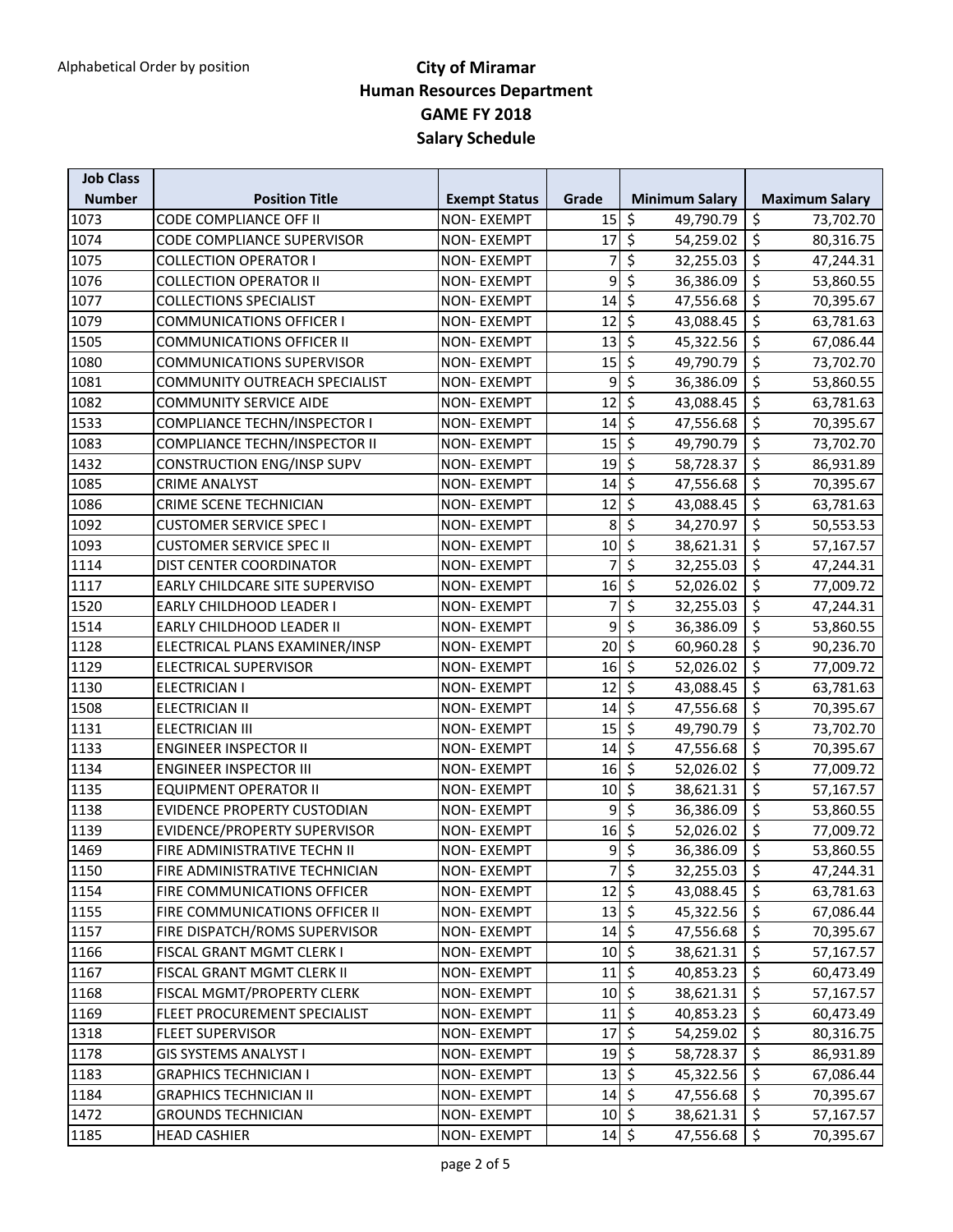| <b>Job Class</b> |                                   |                      |               |                                       |                                       |
|------------------|-----------------------------------|----------------------|---------------|---------------------------------------|---------------------------------------|
| <b>Number</b>    | <b>Position Title</b>             | <b>Exempt Status</b> | Grade         | <b>Minimum Salary</b>                 | <b>Maximum Salary</b>                 |
| 1186             | <b>HEAD LIFEGUARD</b>             | <b>NON-EXEMPT</b>    | 12            | $\zeta$<br>43,088.45                  | \$<br>63,781.63                       |
| 1187             | <b>HEAVY EQUIPMENT OPERATOR I</b> | <b>NON-EXEMPT</b>    | 9             | $\zeta$<br>36,386.09                  | \$<br>53,860.55                       |
| 1188             | HEAVY EQUIPMENT OPERATOR II       | <b>NON-EXEMPT</b>    | 10            | $\zeta$<br>38,621.31                  | $\zeta$<br>57,167.57                  |
| 1394             | INSTRUMENTATION/ELEC TECH         | <b>NON-EXEMPT</b>    | 15            | $\zeta$<br>49,790.79                  | \$<br>73,702.70                       |
| 1194             | <b>IRRIGATION MAINTENANCE</b>     | <b>NON-EXEMPT</b>    | 8             | $\zeta$<br>34,270.97                  | \$<br>50,553.53                       |
| 1195             | <b>IRRIGATION SPECIALIST</b>      | <b>NON-EXEMPT</b>    | 11            | $\zeta$<br>40,853.23                  | \$<br>60,473.49                       |
| 1196             | <b>IRRIGATION TECHNICIAN</b>      | <b>NON-EXEMPT</b>    | 10            | $\zeta$<br>38,621.31                  | \$<br>57,167.57                       |
| 1197             | JET-VAC/VIDEO OPERATOR I          | <b>NON-EXEMPT</b>    | 13            | $\zeta$<br>45,322.56                  | \$<br>67,086.44                       |
| 1198             | JET-VAC/VIDEO OPERATOR II         | <b>NON-EXEMPT</b>    | 14            | $\ddot{\zeta}$<br>47,556.68           | \$<br>70,395.67                       |
| 1058             | <b>LABORATORY TECHNICIAN I</b>    | <b>NON-EXEMPT</b>    | 14            | $\overline{\mathcal{S}}$<br>47,556.68 | \$<br>70,395.67                       |
| 1199             | <b>LABORATORY TECHNICIAN II</b>   | <b>NON-EXEMPT</b>    | 15            | $\zeta$<br>49,790.79                  | \$<br>73,702.70                       |
| 1374             | LANDSCAPE INSPECTOR               | NON-EXEMPT           | 9             | $\zeta$<br>36,386.09                  | \$<br>53,860.55                       |
| 1497             | <b>LEAD LANDSCAPE INSPECTOR</b>   | <b>NON-EXEMPT</b>    | 12            | \$<br>43,088.45                       | \$<br>63,781.63                       |
| 1200             | LEAD LIFT STATION MECHANIC        | <b>NON-EXEMPT</b>    | 14            | $\zeta$<br>47,556.68                  | \$<br>70,395.67                       |
| 1201             | <b>LEAD MAINTENANCE</b>           | <b>NON-EXEMPT</b>    | 12            | $\zeta$<br>43,088.45                  | \$<br>63,781.63                       |
| 1202             | <b>LEAD MECHANIC</b>              | <b>NON-EXEMPT</b>    | 14            | $\zeta$<br>47,556.68                  | \$<br>70,395.67                       |
| 1204             | LEAD WASTEWATER SYSTEM OPERATO    | <b>NON-EXEMPT</b>    | 14            | $\zeta$<br>47,556.68                  | \$<br>70,395.67                       |
| 1205             | LEAD WATER METER OPERATOR         | <b>NON-EXEMPT</b>    | 14            | $\zeta$<br>47,556.68                  | \$<br>70,395.67                       |
| 1557             | LEAD WATER SYSTEM OPERATOR        | <b>NON-EXEMPT</b>    | 14            | $\zeta$<br>47,556.68                  | \$<br>70,395.67                       |
| 1208             | LIFT STATION MECHANIC I           | <b>NON-EXEMPT</b>    | 9             | $\zeta$<br>36,386.09                  | \$<br>53,860.55                       |
| 1209             | LIFT STATION MECHANIC II          | <b>NON-EXEMPT</b>    | 10            | $\zeta$<br>38,621.31                  | \$<br>57,167.57                       |
| 1367             | <b>LIFT STATION SUPV</b>          | <b>NON-EXEMPT</b>    | 16            | $\zeta$<br>52,026.02                  | \$<br>77,009.72                       |
| 1211             | LOGISTICS COORDINATOR             | <b>NON-EXEMPT</b>    | 16            | $\ddot{\phi}$<br>52,026.02            | \$<br>77,009.72                       |
| 1212             | <b>LOGISTICS TECHNICIAN</b>       | <b>NON-EXEMPT</b>    | 16            | $\zeta$<br>52,026.02                  | \$<br>77,009.72                       |
| 1214             | <b>MAINTENANCE I</b>              | <b>NON-EXEMPT</b>    | 5             | $\zeta$<br>27,999.16                  | \$<br>40,630.25                       |
| 1216             | <b>MAINTENANCE II</b>             | <b>NON-EXEMPT</b>    | 6             | $\zeta$<br>30,127.10                  | \$<br>43,939.48                       |
| 1217             | <b>MAINTENANCE SUPERVISOR</b>     | <b>NON-EXEMPT</b>    | 14            | $\overline{\mathcal{S}}$<br>47,556.68 | \$<br>70,395.67                       |
| 1223             | MECHANICAL INSPECTOR              | <b>NON-EXEMPT</b>    | 19            | $\overline{\mathcal{S}}$<br>58,728.37 | $\overline{\mathcal{S}}$<br>86,931.89 |
| 1551             | MECHANICAL INSPECTOR/PLNS EXAM    | NON-EXEMPT           | 20            | \$<br>60,960.28                       | \$<br>90,236.70                       |
| 1438             | MECHANICAL SUPERVISOR             | <b>NON-EXEMPT</b>    | 16            | $\zeta$<br>52,026.02                  | \$<br>77,009.72                       |
| 1226             | <b>METER TECHNICIAN</b>           | <b>NON-EXEMPT</b>    | 10            | $\zeta$<br>38,621.31                  | \$<br>57,167.57                       |
| 1230             | OFFICE ADMINISTRATOR              | <b>NON-EXEMPT</b>    | 13            | $\frac{1}{2}$<br>45,322.56            | \$<br>67,086.44                       |
| $\sqrt{1337}$    | PARTS & MATERIAL INVENTORY CLK    | <b>NON-EXEMPT</b>    |               | 95<br>36,386.09                       | $\overline{\xi}$<br>53,860.55         |
| 1238             | PERMIT CLERK I                    | NON-EXEMPT           | 7             | $\zeta$<br>32,255.03                  | \$<br>47,244.31                       |
| 1239             | PERMIT CLERK II                   | NON-EXEMPT           | 8             | $\zeta$<br>34,270.97                  | \$<br>50,553.53                       |
| 1240             | PERMIT CLERK III                  | NON- EXEMPT          | $10 \mid \xi$ | 38,621.31                             | \$<br>57,167.57                       |
| 1241             | PERMIT PLANS COORDINATOR          | <b>NON-EXEMPT</b>    | $13 \mid \xi$ | 45,322.56                             | \$<br>67,086.44                       |
| 1244             | PLANNING TECHNICIAN               | <b>NON-EXEMPT</b>    | $10 \mid \xi$ | 38,621.31                             | \$<br>57,167.57                       |
| 1245             | PLANS AGENDA COORDINATOR          | NON-EXEMPT           | 9             | $\zeta$<br>36,386.09                  | \$<br>53,860.55                       |
| 1246             | PLUMBING INSP/PLANS EXAMINER      | NON- EXEMPT          | 20            | $\zeta$<br>60,960.28                  | \$<br>90,236.70                       |
| 1455             | POLICE ADMIN TECH I               | <b>NON-EXEMPT</b>    | 7             | $\zeta$<br>32,255.03                  | \$<br>47,244.31                       |
| 1247             | POLICE ADMIN TECH II              | <b>NON-EXEMPT</b>    | 9             | $\zeta$<br>36,386.09                  | $\zeta$<br>53,860.55                  |
| 1357             | PROCUREMENT COORDINATOR           | NON-EXEMPT           | $13 \mid \xi$ | 45,322.56                             | \$<br>67,086.44                       |
| 1256             | PROCUREMENT SPECIALIST I          | <b>NON-EXEMPT</b>    | 7             | $\overline{\mathcal{S}}$<br>32,255.03 | \$<br>47,244.31                       |
| 1476             | PROCUREMENT SPECIALIST II         | <b>NON-EXEMPT</b>    | 9             | $\ddot{\bm{\zeta}}$<br>36,386.09      | \$<br>53,860.55                       |
| 1257             | PROCUREMENT SPECIALIST III        | <b>NON-EXEMPT</b>    | $11 \mid \xi$ | 40,853.23                             | \$<br>60,473.49                       |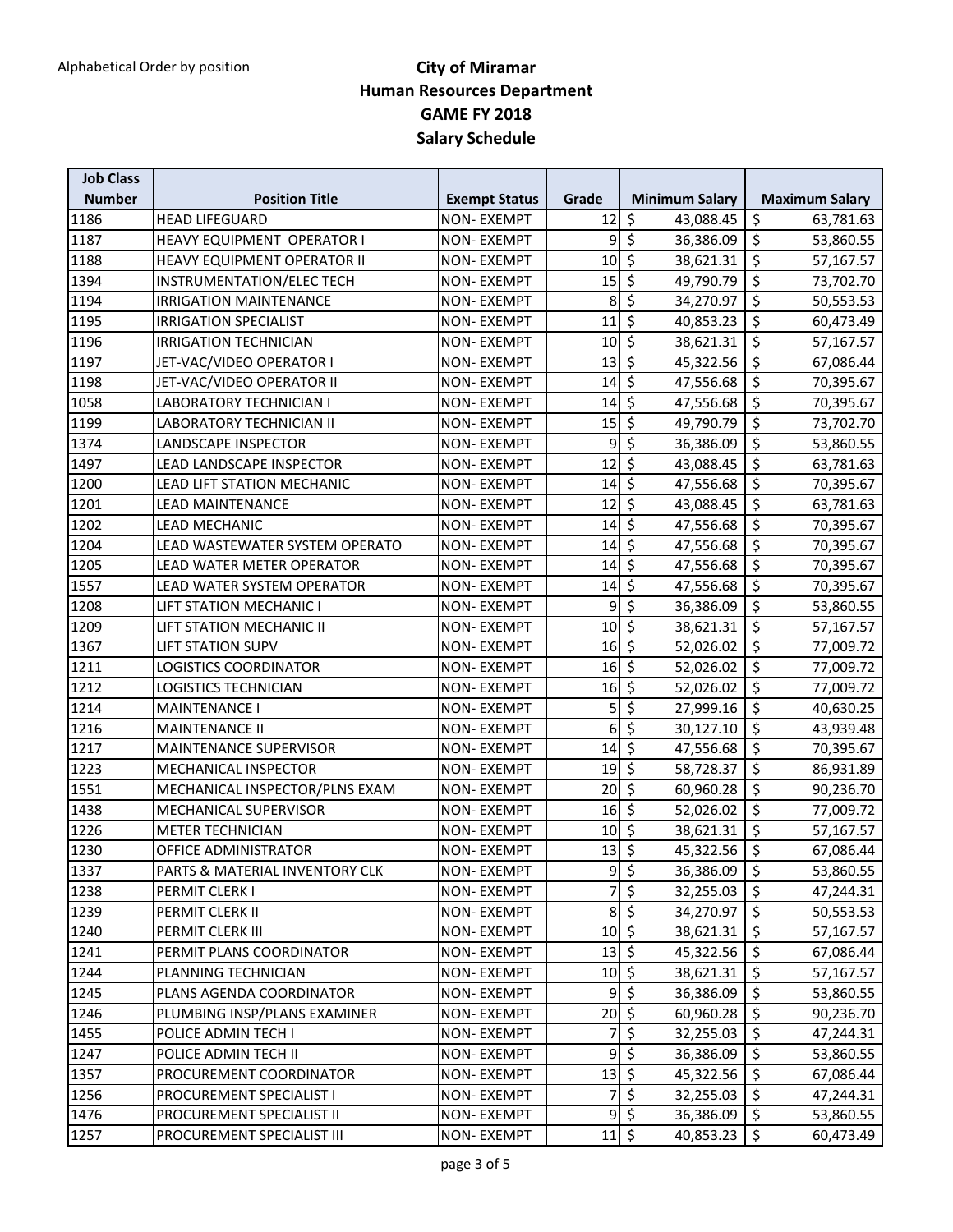| \$<br>\$<br>1262<br>PUBLIC AFFAIRS SPECIALIST<br><b>NON-EXEMPT</b><br>13<br>45,322.56<br>67,086.44<br>$\ddot{\mathsf{s}}$<br>\$<br>1265<br><b>RECORDS COORDINATOR</b><br><b>NON-EXEMPT</b><br>14<br>47,556.68<br>70,395.67<br>$\zeta$<br>\$<br>1266<br>15<br>RECORDS SUPERVISOR<br><b>NON-EXEMPT</b><br>49,790.79<br>73,702.70<br>$\zeta$<br>\$<br>1271<br><b>RECREATION LEADER I</b><br>6<br>30,127.10<br><b>NON-EXEMPT</b><br>43,939.48<br>$\overline{\xi}$<br>\$<br>1272<br>8<br>34,270.97<br><b>RECREATION LEADER II</b><br><b>NON-EXEMPT</b><br>50,553.53<br>$\zeta$<br>\$<br>11<br>1274<br><b>RECREATION LEADER III</b><br><b>NON-EXEMPT</b><br>40,853.23<br>60,473.49<br>\$<br>\$<br>15<br>1275<br><b>RECREATION SITE SUPV</b><br><b>NON-EXEMPT</b><br>49,790.79<br>73,702.70<br>$\zeta$<br>\$<br>1277<br>REGIONAL PARK SITE SUPERVISOR<br>15<br><b>NON-EXEMPT</b><br>49,790.79<br>73,702.70<br>$\overline{\varsigma}$<br>\$<br>20<br>60,960.28<br>1278<br>SENIOR ACCOUNTANT<br><b>NON-EXEMPT</b><br>90,236.70<br>$\overline{\mathcal{S}}$<br>$\zeta$<br>6<br>1280<br>SENIOR CENTER AIDE II<br>30,127.10<br><b>NON-EXEMPT</b><br>43,939.48<br>$\overline{\mathcal{S}}$<br>$\overline{\mathcal{S}}$<br>15<br>1284<br>SENIOR PAYROLL SPECIALIST<br><b>NON-EXEMPT</b><br>49,790.79<br>73,702.70<br>$\zeta$<br>\$<br>15<br>1751<br>SENIOR SERVICES SITE SUPV<br>NON-EXEMPT<br>49,790.79<br>73,702.70<br>$\zeta$<br>\$<br>12<br>1287<br>SENIOR SERVICES SPECIALIST I<br><b>NON-EXEMPT</b><br>43,088.45<br>63,781.63<br>$\zeta$<br>$\zeta$<br>1500<br>SENIOR UTILITY BILLING SPEC<br>13<br>45,322.56<br><b>NON-EXEMPT</b><br>67,086.44<br>$\zeta$<br>\$<br>9<br>1290<br>SENIOR WELLNESS COORD - GRANT<br><b>NON-EXEMPT</b><br>36,386.09<br>53,860.55<br>$\zeta$<br>\$<br>1291<br>13<br>45,322.56<br>SENIOR ZONING SPECIALIST<br><b>NON-EXEMPT</b><br>67,086.44<br>$\ddot{\phi}$<br>\$<br>1292<br>16<br>SERVICE WRITER ADMINISTRATOR<br><b>NON-EXEMPT</b><br>52,026.02<br>77,009.72<br>$\zeta$<br>\$<br>1758<br>10<br><b>SMALL ENGINE MECHANIC</b><br>NON-EXEMPT<br>38,621.31<br>57,167.57<br>$\zeta$<br>\$<br>1556<br>SOCIAL WORKER I<br><b>NON-EXEMPT</b><br>10<br>38,621.31<br>57,167.57<br>$\ddot{\phi}$<br>\$<br>1463<br>12<br><b>SOCIAL WORKER II</b><br><b>NON-EXEMPT</b><br>43,088.45<br>63,781.63<br>$\zeta$<br>\$<br>1296<br>SOCIAL WORKR/COUNSELOR - GRANT<br>10<br>38,621.31<br><b>NON-EXEMPT</b><br>57,167.57<br>$\zeta$<br>\$<br>1512<br>10<br>SPECIAL EVENTS ASST<br><b>NON-EXEMPT</b><br>38,621.31<br>57,167.57<br>\$<br>$\zeta$<br>1298<br>16<br>SPECIAL EVENTS COORDINATOR<br><b>NON-EXEMPT</b><br>52,026.02<br>77,009.72<br>\$<br>\$<br>1300<br>7<br>STORMWATER OPERATOR I<br><b>NON-EXEMPT</b><br>32,255.03<br>47,244.31<br>$\zeta$<br>$\zeta$<br>8<br>1301<br>STORMWATER OPERATOR II<br><b>NON-EXEMPT</b><br>34,270.97<br>50,553.53<br>$\zeta$<br>\$<br>1308<br>20<br>STRC INP/STRC PLANS EXAMINER<br>60,960.28<br><b>NON-EXEMPT</b><br>90,236.70<br>$\overline{\mathcal{S}}$<br>\$<br>5<br>1306<br><b>STREETS MAINTENANCE I</b><br>27,999.16<br><b>NON-EXEMPT</b><br>40,630.25<br>\$<br>\$<br>7<br>1307<br><b>STREETS MAINTENANCE II</b><br>32,255.03<br><b>NON-EXEMPT</b><br>47,244.31<br>\$<br>\$<br>9<br>1456<br>36,386.09<br><b>STREETS MAINTENANCE III</b><br>NON-EXEMPT<br>53,860.55<br>$\zeta$<br>\$<br>19<br>1310<br><b>STRUCTURAL INSPECTOR</b><br><b>NON-EXEMPT</b><br>58,728.37<br>86,931.89<br>$\zeta$<br>$\zeta$<br>1309<br>STRUCTURAL INSPECTOR/PLNS EXAM<br><b>NON-EXEMPT</b><br>20<br>60,960.28<br>90,236.70<br>\$<br>$\zeta$<br>1319<br>14<br>47,556.68<br>70,395.67<br><b>TRANSIT SUPERVISOR</b><br><b>NON-EXEMPT</b><br>1317<br>$6\overline{\smash{5}}$<br>$30,127.10$ \$<br><b>TRANSPORTATION CLERK</b><br><b>NON-EXEMPT</b><br>43,939.48<br>$\overline{9}$<br>$\ddot{\mathsf{S}}$<br>\$<br>1325<br>UTILITY BILLING SPCST I<br><b>NON-EXEMPT</b><br>36,386.09<br>53,860.55<br>$10 \mid \zeta$<br>1327<br>\$<br>UTILITY BILLING SPECIALIST II<br><b>NON-EXEMPT</b><br>38,621.31<br>57,167.57<br>$11\frac{1}{5}$<br>\$<br>1571<br>UTILITY FIELD TECHNICIAN<br><b>NON-EXEMPT</b><br>40,853.23<br>60,473.49<br>$16 \div$<br>\$<br>1495<br>UTILITY INSPECTOR<br>52,026.02<br>NON-EXEMPT<br>77,009.72<br>$9 \mid \xi$<br>\$<br>1330<br>UTILITY LOCATOR I<br>36,386.09<br><b>NON-EXEMPT</b><br>53,860.55<br>$\ddot{\varsigma}$<br>\$<br>11<br>1331<br>UTILITY LOCATOR II<br><b>NON-EXEMPT</b><br>40,853.23<br>60,473.49<br>$\zeta$<br>9<br>\$<br>1332<br>36,386.09<br>UTILITY MECHANIC I<br>NON-EXEMPT<br>53,860.55<br>$10 \mid \xi$<br>\$<br>1333<br>UTILITY MECHANIC II<br><b>NON-EXEMPT</b><br>38,621.31<br>57,167.57<br>\$ ا<br>\$<br>1224<br>12<br>43,088.45<br>UTILITY MECHANIC III<br><b>NON-EXEMPT</b><br>63,781.63<br>$11\frac{1}{5}$<br>$\zeta$<br>1338<br>40,853.23<br><b>WAREHOUSE INVENTORY SPECIALIST</b><br><b>NON-EXEMPT</b><br>60,473.49<br>$\zeta$<br>\$<br>9<br>1458<br>36,386.09<br>WASTE WATER PLANT OP TRAINEE<br>NON-EXEMPT<br>53,860.55<br>$16 \div$<br>\$<br>1430<br>WASTEWATER COLLE SYS SUPV<br>NON-EXEMPT<br>52,026.02<br>77,009.72<br>$15 \mid \zeta$<br>\$<br>1340<br><b>NON-EXEMPT</b><br>49,790.79<br>WASTEWATER OPERATOR A<br>73,702.70 | <b>Job Class</b> |                       |                      |       |                       |                       |
|-------------------------------------------------------------------------------------------------------------------------------------------------------------------------------------------------------------------------------------------------------------------------------------------------------------------------------------------------------------------------------------------------------------------------------------------------------------------------------------------------------------------------------------------------------------------------------------------------------------------------------------------------------------------------------------------------------------------------------------------------------------------------------------------------------------------------------------------------------------------------------------------------------------------------------------------------------------------------------------------------------------------------------------------------------------------------------------------------------------------------------------------------------------------------------------------------------------------------------------------------------------------------------------------------------------------------------------------------------------------------------------------------------------------------------------------------------------------------------------------------------------------------------------------------------------------------------------------------------------------------------------------------------------------------------------------------------------------------------------------------------------------------------------------------------------------------------------------------------------------------------------------------------------------------------------------------------------------------------------------------------------------------------------------------------------------------------------------------------------------------------------------------------------------------------------------------------------------------------------------------------------------------------------------------------------------------------------------------------------------------------------------------------------------------------------------------------------------------------------------------------------------------------------------------------------------------------------------------------------------------------------------------------------------------------------------------------------------------------------------------------------------------------------------------------------------------------------------------------------------------------------------------------------------------------------------------------------------------------------------------------------------------------------------------------------------------------------------------------------------------------------------------------------------------------------------------------------------------------------------------------------------------------------------------------------------------------------------------------------------------------------------------------------------------------------------------------------------------------------------------------------------------------------------------------------------------------------------------------------------------------------------------------------------------------------------------------------------------------------------------------------------------------------------------------------------------------------------------------------------------------------------------------------------------------------------------------------------------------------------------------------------------------------------------------------------------------------------------------------------------------------------------------------------------------------------------------------------------------------------------------------------------------------------------------------------------------------------------------------------------------------------------------------------------------------------------------------------------------------------------------------------------------------------------------------------------------------------------------------------------------------------------------------------------------------------------------------------------------------------------------------------------------------------------------------------------------------------------------------------------------------------------------------------------------------------------------------------------------------------------------------------------------------------------------------------------------------------------------------------------------------------------------------------------------------------------------------|------------------|-----------------------|----------------------|-------|-----------------------|-----------------------|
|                                                                                                                                                                                                                                                                                                                                                                                                                                                                                                                                                                                                                                                                                                                                                                                                                                                                                                                                                                                                                                                                                                                                                                                                                                                                                                                                                                                                                                                                                                                                                                                                                                                                                                                                                                                                                                                                                                                                                                                                                                                                                                                                                                                                                                                                                                                                                                                                                                                                                                                                                                                                                                                                                                                                                                                                                                                                                                                                                                                                                                                                                                                                                                                                                                                                                                                                                                                                                                                                                                                                                                                                                                                                                                                                                                                                                                                                                                                                                                                                                                                                                                                                                                                                                                                                                                                                                                                                                                                                                                                                                                                                                                                                                                                                                                                                                                                                                                                                                                                                                                                                                                                                                                                                             | <b>Number</b>    | <b>Position Title</b> | <b>Exempt Status</b> | Grade | <b>Minimum Salary</b> | <b>Maximum Salary</b> |
|                                                                                                                                                                                                                                                                                                                                                                                                                                                                                                                                                                                                                                                                                                                                                                                                                                                                                                                                                                                                                                                                                                                                                                                                                                                                                                                                                                                                                                                                                                                                                                                                                                                                                                                                                                                                                                                                                                                                                                                                                                                                                                                                                                                                                                                                                                                                                                                                                                                                                                                                                                                                                                                                                                                                                                                                                                                                                                                                                                                                                                                                                                                                                                                                                                                                                                                                                                                                                                                                                                                                                                                                                                                                                                                                                                                                                                                                                                                                                                                                                                                                                                                                                                                                                                                                                                                                                                                                                                                                                                                                                                                                                                                                                                                                                                                                                                                                                                                                                                                                                                                                                                                                                                                                             |                  |                       |                      |       |                       |                       |
|                                                                                                                                                                                                                                                                                                                                                                                                                                                                                                                                                                                                                                                                                                                                                                                                                                                                                                                                                                                                                                                                                                                                                                                                                                                                                                                                                                                                                                                                                                                                                                                                                                                                                                                                                                                                                                                                                                                                                                                                                                                                                                                                                                                                                                                                                                                                                                                                                                                                                                                                                                                                                                                                                                                                                                                                                                                                                                                                                                                                                                                                                                                                                                                                                                                                                                                                                                                                                                                                                                                                                                                                                                                                                                                                                                                                                                                                                                                                                                                                                                                                                                                                                                                                                                                                                                                                                                                                                                                                                                                                                                                                                                                                                                                                                                                                                                                                                                                                                                                                                                                                                                                                                                                                             |                  |                       |                      |       |                       |                       |
|                                                                                                                                                                                                                                                                                                                                                                                                                                                                                                                                                                                                                                                                                                                                                                                                                                                                                                                                                                                                                                                                                                                                                                                                                                                                                                                                                                                                                                                                                                                                                                                                                                                                                                                                                                                                                                                                                                                                                                                                                                                                                                                                                                                                                                                                                                                                                                                                                                                                                                                                                                                                                                                                                                                                                                                                                                                                                                                                                                                                                                                                                                                                                                                                                                                                                                                                                                                                                                                                                                                                                                                                                                                                                                                                                                                                                                                                                                                                                                                                                                                                                                                                                                                                                                                                                                                                                                                                                                                                                                                                                                                                                                                                                                                                                                                                                                                                                                                                                                                                                                                                                                                                                                                                             |                  |                       |                      |       |                       |                       |
|                                                                                                                                                                                                                                                                                                                                                                                                                                                                                                                                                                                                                                                                                                                                                                                                                                                                                                                                                                                                                                                                                                                                                                                                                                                                                                                                                                                                                                                                                                                                                                                                                                                                                                                                                                                                                                                                                                                                                                                                                                                                                                                                                                                                                                                                                                                                                                                                                                                                                                                                                                                                                                                                                                                                                                                                                                                                                                                                                                                                                                                                                                                                                                                                                                                                                                                                                                                                                                                                                                                                                                                                                                                                                                                                                                                                                                                                                                                                                                                                                                                                                                                                                                                                                                                                                                                                                                                                                                                                                                                                                                                                                                                                                                                                                                                                                                                                                                                                                                                                                                                                                                                                                                                                             |                  |                       |                      |       |                       |                       |
|                                                                                                                                                                                                                                                                                                                                                                                                                                                                                                                                                                                                                                                                                                                                                                                                                                                                                                                                                                                                                                                                                                                                                                                                                                                                                                                                                                                                                                                                                                                                                                                                                                                                                                                                                                                                                                                                                                                                                                                                                                                                                                                                                                                                                                                                                                                                                                                                                                                                                                                                                                                                                                                                                                                                                                                                                                                                                                                                                                                                                                                                                                                                                                                                                                                                                                                                                                                                                                                                                                                                                                                                                                                                                                                                                                                                                                                                                                                                                                                                                                                                                                                                                                                                                                                                                                                                                                                                                                                                                                                                                                                                                                                                                                                                                                                                                                                                                                                                                                                                                                                                                                                                                                                                             |                  |                       |                      |       |                       |                       |
|                                                                                                                                                                                                                                                                                                                                                                                                                                                                                                                                                                                                                                                                                                                                                                                                                                                                                                                                                                                                                                                                                                                                                                                                                                                                                                                                                                                                                                                                                                                                                                                                                                                                                                                                                                                                                                                                                                                                                                                                                                                                                                                                                                                                                                                                                                                                                                                                                                                                                                                                                                                                                                                                                                                                                                                                                                                                                                                                                                                                                                                                                                                                                                                                                                                                                                                                                                                                                                                                                                                                                                                                                                                                                                                                                                                                                                                                                                                                                                                                                                                                                                                                                                                                                                                                                                                                                                                                                                                                                                                                                                                                                                                                                                                                                                                                                                                                                                                                                                                                                                                                                                                                                                                                             |                  |                       |                      |       |                       |                       |
|                                                                                                                                                                                                                                                                                                                                                                                                                                                                                                                                                                                                                                                                                                                                                                                                                                                                                                                                                                                                                                                                                                                                                                                                                                                                                                                                                                                                                                                                                                                                                                                                                                                                                                                                                                                                                                                                                                                                                                                                                                                                                                                                                                                                                                                                                                                                                                                                                                                                                                                                                                                                                                                                                                                                                                                                                                                                                                                                                                                                                                                                                                                                                                                                                                                                                                                                                                                                                                                                                                                                                                                                                                                                                                                                                                                                                                                                                                                                                                                                                                                                                                                                                                                                                                                                                                                                                                                                                                                                                                                                                                                                                                                                                                                                                                                                                                                                                                                                                                                                                                                                                                                                                                                                             |                  |                       |                      |       |                       |                       |
|                                                                                                                                                                                                                                                                                                                                                                                                                                                                                                                                                                                                                                                                                                                                                                                                                                                                                                                                                                                                                                                                                                                                                                                                                                                                                                                                                                                                                                                                                                                                                                                                                                                                                                                                                                                                                                                                                                                                                                                                                                                                                                                                                                                                                                                                                                                                                                                                                                                                                                                                                                                                                                                                                                                                                                                                                                                                                                                                                                                                                                                                                                                                                                                                                                                                                                                                                                                                                                                                                                                                                                                                                                                                                                                                                                                                                                                                                                                                                                                                                                                                                                                                                                                                                                                                                                                                                                                                                                                                                                                                                                                                                                                                                                                                                                                                                                                                                                                                                                                                                                                                                                                                                                                                             |                  |                       |                      |       |                       |                       |
|                                                                                                                                                                                                                                                                                                                                                                                                                                                                                                                                                                                                                                                                                                                                                                                                                                                                                                                                                                                                                                                                                                                                                                                                                                                                                                                                                                                                                                                                                                                                                                                                                                                                                                                                                                                                                                                                                                                                                                                                                                                                                                                                                                                                                                                                                                                                                                                                                                                                                                                                                                                                                                                                                                                                                                                                                                                                                                                                                                                                                                                                                                                                                                                                                                                                                                                                                                                                                                                                                                                                                                                                                                                                                                                                                                                                                                                                                                                                                                                                                                                                                                                                                                                                                                                                                                                                                                                                                                                                                                                                                                                                                                                                                                                                                                                                                                                                                                                                                                                                                                                                                                                                                                                                             |                  |                       |                      |       |                       |                       |
|                                                                                                                                                                                                                                                                                                                                                                                                                                                                                                                                                                                                                                                                                                                                                                                                                                                                                                                                                                                                                                                                                                                                                                                                                                                                                                                                                                                                                                                                                                                                                                                                                                                                                                                                                                                                                                                                                                                                                                                                                                                                                                                                                                                                                                                                                                                                                                                                                                                                                                                                                                                                                                                                                                                                                                                                                                                                                                                                                                                                                                                                                                                                                                                                                                                                                                                                                                                                                                                                                                                                                                                                                                                                                                                                                                                                                                                                                                                                                                                                                                                                                                                                                                                                                                                                                                                                                                                                                                                                                                                                                                                                                                                                                                                                                                                                                                                                                                                                                                                                                                                                                                                                                                                                             |                  |                       |                      |       |                       |                       |
|                                                                                                                                                                                                                                                                                                                                                                                                                                                                                                                                                                                                                                                                                                                                                                                                                                                                                                                                                                                                                                                                                                                                                                                                                                                                                                                                                                                                                                                                                                                                                                                                                                                                                                                                                                                                                                                                                                                                                                                                                                                                                                                                                                                                                                                                                                                                                                                                                                                                                                                                                                                                                                                                                                                                                                                                                                                                                                                                                                                                                                                                                                                                                                                                                                                                                                                                                                                                                                                                                                                                                                                                                                                                                                                                                                                                                                                                                                                                                                                                                                                                                                                                                                                                                                                                                                                                                                                                                                                                                                                                                                                                                                                                                                                                                                                                                                                                                                                                                                                                                                                                                                                                                                                                             |                  |                       |                      |       |                       |                       |
|                                                                                                                                                                                                                                                                                                                                                                                                                                                                                                                                                                                                                                                                                                                                                                                                                                                                                                                                                                                                                                                                                                                                                                                                                                                                                                                                                                                                                                                                                                                                                                                                                                                                                                                                                                                                                                                                                                                                                                                                                                                                                                                                                                                                                                                                                                                                                                                                                                                                                                                                                                                                                                                                                                                                                                                                                                                                                                                                                                                                                                                                                                                                                                                                                                                                                                                                                                                                                                                                                                                                                                                                                                                                                                                                                                                                                                                                                                                                                                                                                                                                                                                                                                                                                                                                                                                                                                                                                                                                                                                                                                                                                                                                                                                                                                                                                                                                                                                                                                                                                                                                                                                                                                                                             |                  |                       |                      |       |                       |                       |
|                                                                                                                                                                                                                                                                                                                                                                                                                                                                                                                                                                                                                                                                                                                                                                                                                                                                                                                                                                                                                                                                                                                                                                                                                                                                                                                                                                                                                                                                                                                                                                                                                                                                                                                                                                                                                                                                                                                                                                                                                                                                                                                                                                                                                                                                                                                                                                                                                                                                                                                                                                                                                                                                                                                                                                                                                                                                                                                                                                                                                                                                                                                                                                                                                                                                                                                                                                                                                                                                                                                                                                                                                                                                                                                                                                                                                                                                                                                                                                                                                                                                                                                                                                                                                                                                                                                                                                                                                                                                                                                                                                                                                                                                                                                                                                                                                                                                                                                                                                                                                                                                                                                                                                                                             |                  |                       |                      |       |                       |                       |
|                                                                                                                                                                                                                                                                                                                                                                                                                                                                                                                                                                                                                                                                                                                                                                                                                                                                                                                                                                                                                                                                                                                                                                                                                                                                                                                                                                                                                                                                                                                                                                                                                                                                                                                                                                                                                                                                                                                                                                                                                                                                                                                                                                                                                                                                                                                                                                                                                                                                                                                                                                                                                                                                                                                                                                                                                                                                                                                                                                                                                                                                                                                                                                                                                                                                                                                                                                                                                                                                                                                                                                                                                                                                                                                                                                                                                                                                                                                                                                                                                                                                                                                                                                                                                                                                                                                                                                                                                                                                                                                                                                                                                                                                                                                                                                                                                                                                                                                                                                                                                                                                                                                                                                                                             |                  |                       |                      |       |                       |                       |
|                                                                                                                                                                                                                                                                                                                                                                                                                                                                                                                                                                                                                                                                                                                                                                                                                                                                                                                                                                                                                                                                                                                                                                                                                                                                                                                                                                                                                                                                                                                                                                                                                                                                                                                                                                                                                                                                                                                                                                                                                                                                                                                                                                                                                                                                                                                                                                                                                                                                                                                                                                                                                                                                                                                                                                                                                                                                                                                                                                                                                                                                                                                                                                                                                                                                                                                                                                                                                                                                                                                                                                                                                                                                                                                                                                                                                                                                                                                                                                                                                                                                                                                                                                                                                                                                                                                                                                                                                                                                                                                                                                                                                                                                                                                                                                                                                                                                                                                                                                                                                                                                                                                                                                                                             |                  |                       |                      |       |                       |                       |
|                                                                                                                                                                                                                                                                                                                                                                                                                                                                                                                                                                                                                                                                                                                                                                                                                                                                                                                                                                                                                                                                                                                                                                                                                                                                                                                                                                                                                                                                                                                                                                                                                                                                                                                                                                                                                                                                                                                                                                                                                                                                                                                                                                                                                                                                                                                                                                                                                                                                                                                                                                                                                                                                                                                                                                                                                                                                                                                                                                                                                                                                                                                                                                                                                                                                                                                                                                                                                                                                                                                                                                                                                                                                                                                                                                                                                                                                                                                                                                                                                                                                                                                                                                                                                                                                                                                                                                                                                                                                                                                                                                                                                                                                                                                                                                                                                                                                                                                                                                                                                                                                                                                                                                                                             |                  |                       |                      |       |                       |                       |
|                                                                                                                                                                                                                                                                                                                                                                                                                                                                                                                                                                                                                                                                                                                                                                                                                                                                                                                                                                                                                                                                                                                                                                                                                                                                                                                                                                                                                                                                                                                                                                                                                                                                                                                                                                                                                                                                                                                                                                                                                                                                                                                                                                                                                                                                                                                                                                                                                                                                                                                                                                                                                                                                                                                                                                                                                                                                                                                                                                                                                                                                                                                                                                                                                                                                                                                                                                                                                                                                                                                                                                                                                                                                                                                                                                                                                                                                                                                                                                                                                                                                                                                                                                                                                                                                                                                                                                                                                                                                                                                                                                                                                                                                                                                                                                                                                                                                                                                                                                                                                                                                                                                                                                                                             |                  |                       |                      |       |                       |                       |
|                                                                                                                                                                                                                                                                                                                                                                                                                                                                                                                                                                                                                                                                                                                                                                                                                                                                                                                                                                                                                                                                                                                                                                                                                                                                                                                                                                                                                                                                                                                                                                                                                                                                                                                                                                                                                                                                                                                                                                                                                                                                                                                                                                                                                                                                                                                                                                                                                                                                                                                                                                                                                                                                                                                                                                                                                                                                                                                                                                                                                                                                                                                                                                                                                                                                                                                                                                                                                                                                                                                                                                                                                                                                                                                                                                                                                                                                                                                                                                                                                                                                                                                                                                                                                                                                                                                                                                                                                                                                                                                                                                                                                                                                                                                                                                                                                                                                                                                                                                                                                                                                                                                                                                                                             |                  |                       |                      |       |                       |                       |
|                                                                                                                                                                                                                                                                                                                                                                                                                                                                                                                                                                                                                                                                                                                                                                                                                                                                                                                                                                                                                                                                                                                                                                                                                                                                                                                                                                                                                                                                                                                                                                                                                                                                                                                                                                                                                                                                                                                                                                                                                                                                                                                                                                                                                                                                                                                                                                                                                                                                                                                                                                                                                                                                                                                                                                                                                                                                                                                                                                                                                                                                                                                                                                                                                                                                                                                                                                                                                                                                                                                                                                                                                                                                                                                                                                                                                                                                                                                                                                                                                                                                                                                                                                                                                                                                                                                                                                                                                                                                                                                                                                                                                                                                                                                                                                                                                                                                                                                                                                                                                                                                                                                                                                                                             |                  |                       |                      |       |                       |                       |
|                                                                                                                                                                                                                                                                                                                                                                                                                                                                                                                                                                                                                                                                                                                                                                                                                                                                                                                                                                                                                                                                                                                                                                                                                                                                                                                                                                                                                                                                                                                                                                                                                                                                                                                                                                                                                                                                                                                                                                                                                                                                                                                                                                                                                                                                                                                                                                                                                                                                                                                                                                                                                                                                                                                                                                                                                                                                                                                                                                                                                                                                                                                                                                                                                                                                                                                                                                                                                                                                                                                                                                                                                                                                                                                                                                                                                                                                                                                                                                                                                                                                                                                                                                                                                                                                                                                                                                                                                                                                                                                                                                                                                                                                                                                                                                                                                                                                                                                                                                                                                                                                                                                                                                                                             |                  |                       |                      |       |                       |                       |
|                                                                                                                                                                                                                                                                                                                                                                                                                                                                                                                                                                                                                                                                                                                                                                                                                                                                                                                                                                                                                                                                                                                                                                                                                                                                                                                                                                                                                                                                                                                                                                                                                                                                                                                                                                                                                                                                                                                                                                                                                                                                                                                                                                                                                                                                                                                                                                                                                                                                                                                                                                                                                                                                                                                                                                                                                                                                                                                                                                                                                                                                                                                                                                                                                                                                                                                                                                                                                                                                                                                                                                                                                                                                                                                                                                                                                                                                                                                                                                                                                                                                                                                                                                                                                                                                                                                                                                                                                                                                                                                                                                                                                                                                                                                                                                                                                                                                                                                                                                                                                                                                                                                                                                                                             |                  |                       |                      |       |                       |                       |
|                                                                                                                                                                                                                                                                                                                                                                                                                                                                                                                                                                                                                                                                                                                                                                                                                                                                                                                                                                                                                                                                                                                                                                                                                                                                                                                                                                                                                                                                                                                                                                                                                                                                                                                                                                                                                                                                                                                                                                                                                                                                                                                                                                                                                                                                                                                                                                                                                                                                                                                                                                                                                                                                                                                                                                                                                                                                                                                                                                                                                                                                                                                                                                                                                                                                                                                                                                                                                                                                                                                                                                                                                                                                                                                                                                                                                                                                                                                                                                                                                                                                                                                                                                                                                                                                                                                                                                                                                                                                                                                                                                                                                                                                                                                                                                                                                                                                                                                                                                                                                                                                                                                                                                                                             |                  |                       |                      |       |                       |                       |
|                                                                                                                                                                                                                                                                                                                                                                                                                                                                                                                                                                                                                                                                                                                                                                                                                                                                                                                                                                                                                                                                                                                                                                                                                                                                                                                                                                                                                                                                                                                                                                                                                                                                                                                                                                                                                                                                                                                                                                                                                                                                                                                                                                                                                                                                                                                                                                                                                                                                                                                                                                                                                                                                                                                                                                                                                                                                                                                                                                                                                                                                                                                                                                                                                                                                                                                                                                                                                                                                                                                                                                                                                                                                                                                                                                                                                                                                                                                                                                                                                                                                                                                                                                                                                                                                                                                                                                                                                                                                                                                                                                                                                                                                                                                                                                                                                                                                                                                                                                                                                                                                                                                                                                                                             |                  |                       |                      |       |                       |                       |
|                                                                                                                                                                                                                                                                                                                                                                                                                                                                                                                                                                                                                                                                                                                                                                                                                                                                                                                                                                                                                                                                                                                                                                                                                                                                                                                                                                                                                                                                                                                                                                                                                                                                                                                                                                                                                                                                                                                                                                                                                                                                                                                                                                                                                                                                                                                                                                                                                                                                                                                                                                                                                                                                                                                                                                                                                                                                                                                                                                                                                                                                                                                                                                                                                                                                                                                                                                                                                                                                                                                                                                                                                                                                                                                                                                                                                                                                                                                                                                                                                                                                                                                                                                                                                                                                                                                                                                                                                                                                                                                                                                                                                                                                                                                                                                                                                                                                                                                                                                                                                                                                                                                                                                                                             |                  |                       |                      |       |                       |                       |
|                                                                                                                                                                                                                                                                                                                                                                                                                                                                                                                                                                                                                                                                                                                                                                                                                                                                                                                                                                                                                                                                                                                                                                                                                                                                                                                                                                                                                                                                                                                                                                                                                                                                                                                                                                                                                                                                                                                                                                                                                                                                                                                                                                                                                                                                                                                                                                                                                                                                                                                                                                                                                                                                                                                                                                                                                                                                                                                                                                                                                                                                                                                                                                                                                                                                                                                                                                                                                                                                                                                                                                                                                                                                                                                                                                                                                                                                                                                                                                                                                                                                                                                                                                                                                                                                                                                                                                                                                                                                                                                                                                                                                                                                                                                                                                                                                                                                                                                                                                                                                                                                                                                                                                                                             |                  |                       |                      |       |                       |                       |
|                                                                                                                                                                                                                                                                                                                                                                                                                                                                                                                                                                                                                                                                                                                                                                                                                                                                                                                                                                                                                                                                                                                                                                                                                                                                                                                                                                                                                                                                                                                                                                                                                                                                                                                                                                                                                                                                                                                                                                                                                                                                                                                                                                                                                                                                                                                                                                                                                                                                                                                                                                                                                                                                                                                                                                                                                                                                                                                                                                                                                                                                                                                                                                                                                                                                                                                                                                                                                                                                                                                                                                                                                                                                                                                                                                                                                                                                                                                                                                                                                                                                                                                                                                                                                                                                                                                                                                                                                                                                                                                                                                                                                                                                                                                                                                                                                                                                                                                                                                                                                                                                                                                                                                                                             |                  |                       |                      |       |                       |                       |
|                                                                                                                                                                                                                                                                                                                                                                                                                                                                                                                                                                                                                                                                                                                                                                                                                                                                                                                                                                                                                                                                                                                                                                                                                                                                                                                                                                                                                                                                                                                                                                                                                                                                                                                                                                                                                                                                                                                                                                                                                                                                                                                                                                                                                                                                                                                                                                                                                                                                                                                                                                                                                                                                                                                                                                                                                                                                                                                                                                                                                                                                                                                                                                                                                                                                                                                                                                                                                                                                                                                                                                                                                                                                                                                                                                                                                                                                                                                                                                                                                                                                                                                                                                                                                                                                                                                                                                                                                                                                                                                                                                                                                                                                                                                                                                                                                                                                                                                                                                                                                                                                                                                                                                                                             |                  |                       |                      |       |                       |                       |
|                                                                                                                                                                                                                                                                                                                                                                                                                                                                                                                                                                                                                                                                                                                                                                                                                                                                                                                                                                                                                                                                                                                                                                                                                                                                                                                                                                                                                                                                                                                                                                                                                                                                                                                                                                                                                                                                                                                                                                                                                                                                                                                                                                                                                                                                                                                                                                                                                                                                                                                                                                                                                                                                                                                                                                                                                                                                                                                                                                                                                                                                                                                                                                                                                                                                                                                                                                                                                                                                                                                                                                                                                                                                                                                                                                                                                                                                                                                                                                                                                                                                                                                                                                                                                                                                                                                                                                                                                                                                                                                                                                                                                                                                                                                                                                                                                                                                                                                                                                                                                                                                                                                                                                                                             |                  |                       |                      |       |                       |                       |
|                                                                                                                                                                                                                                                                                                                                                                                                                                                                                                                                                                                                                                                                                                                                                                                                                                                                                                                                                                                                                                                                                                                                                                                                                                                                                                                                                                                                                                                                                                                                                                                                                                                                                                                                                                                                                                                                                                                                                                                                                                                                                                                                                                                                                                                                                                                                                                                                                                                                                                                                                                                                                                                                                                                                                                                                                                                                                                                                                                                                                                                                                                                                                                                                                                                                                                                                                                                                                                                                                                                                                                                                                                                                                                                                                                                                                                                                                                                                                                                                                                                                                                                                                                                                                                                                                                                                                                                                                                                                                                                                                                                                                                                                                                                                                                                                                                                                                                                                                                                                                                                                                                                                                                                                             |                  |                       |                      |       |                       |                       |
|                                                                                                                                                                                                                                                                                                                                                                                                                                                                                                                                                                                                                                                                                                                                                                                                                                                                                                                                                                                                                                                                                                                                                                                                                                                                                                                                                                                                                                                                                                                                                                                                                                                                                                                                                                                                                                                                                                                                                                                                                                                                                                                                                                                                                                                                                                                                                                                                                                                                                                                                                                                                                                                                                                                                                                                                                                                                                                                                                                                                                                                                                                                                                                                                                                                                                                                                                                                                                                                                                                                                                                                                                                                                                                                                                                                                                                                                                                                                                                                                                                                                                                                                                                                                                                                                                                                                                                                                                                                                                                                                                                                                                                                                                                                                                                                                                                                                                                                                                                                                                                                                                                                                                                                                             |                  |                       |                      |       |                       |                       |
|                                                                                                                                                                                                                                                                                                                                                                                                                                                                                                                                                                                                                                                                                                                                                                                                                                                                                                                                                                                                                                                                                                                                                                                                                                                                                                                                                                                                                                                                                                                                                                                                                                                                                                                                                                                                                                                                                                                                                                                                                                                                                                                                                                                                                                                                                                                                                                                                                                                                                                                                                                                                                                                                                                                                                                                                                                                                                                                                                                                                                                                                                                                                                                                                                                                                                                                                                                                                                                                                                                                                                                                                                                                                                                                                                                                                                                                                                                                                                                                                                                                                                                                                                                                                                                                                                                                                                                                                                                                                                                                                                                                                                                                                                                                                                                                                                                                                                                                                                                                                                                                                                                                                                                                                             |                  |                       |                      |       |                       |                       |
|                                                                                                                                                                                                                                                                                                                                                                                                                                                                                                                                                                                                                                                                                                                                                                                                                                                                                                                                                                                                                                                                                                                                                                                                                                                                                                                                                                                                                                                                                                                                                                                                                                                                                                                                                                                                                                                                                                                                                                                                                                                                                                                                                                                                                                                                                                                                                                                                                                                                                                                                                                                                                                                                                                                                                                                                                                                                                                                                                                                                                                                                                                                                                                                                                                                                                                                                                                                                                                                                                                                                                                                                                                                                                                                                                                                                                                                                                                                                                                                                                                                                                                                                                                                                                                                                                                                                                                                                                                                                                                                                                                                                                                                                                                                                                                                                                                                                                                                                                                                                                                                                                                                                                                                                             |                  |                       |                      |       |                       |                       |
|                                                                                                                                                                                                                                                                                                                                                                                                                                                                                                                                                                                                                                                                                                                                                                                                                                                                                                                                                                                                                                                                                                                                                                                                                                                                                                                                                                                                                                                                                                                                                                                                                                                                                                                                                                                                                                                                                                                                                                                                                                                                                                                                                                                                                                                                                                                                                                                                                                                                                                                                                                                                                                                                                                                                                                                                                                                                                                                                                                                                                                                                                                                                                                                                                                                                                                                                                                                                                                                                                                                                                                                                                                                                                                                                                                                                                                                                                                                                                                                                                                                                                                                                                                                                                                                                                                                                                                                                                                                                                                                                                                                                                                                                                                                                                                                                                                                                                                                                                                                                                                                                                                                                                                                                             |                  |                       |                      |       |                       |                       |
|                                                                                                                                                                                                                                                                                                                                                                                                                                                                                                                                                                                                                                                                                                                                                                                                                                                                                                                                                                                                                                                                                                                                                                                                                                                                                                                                                                                                                                                                                                                                                                                                                                                                                                                                                                                                                                                                                                                                                                                                                                                                                                                                                                                                                                                                                                                                                                                                                                                                                                                                                                                                                                                                                                                                                                                                                                                                                                                                                                                                                                                                                                                                                                                                                                                                                                                                                                                                                                                                                                                                                                                                                                                                                                                                                                                                                                                                                                                                                                                                                                                                                                                                                                                                                                                                                                                                                                                                                                                                                                                                                                                                                                                                                                                                                                                                                                                                                                                                                                                                                                                                                                                                                                                                             |                  |                       |                      |       |                       |                       |
|                                                                                                                                                                                                                                                                                                                                                                                                                                                                                                                                                                                                                                                                                                                                                                                                                                                                                                                                                                                                                                                                                                                                                                                                                                                                                                                                                                                                                                                                                                                                                                                                                                                                                                                                                                                                                                                                                                                                                                                                                                                                                                                                                                                                                                                                                                                                                                                                                                                                                                                                                                                                                                                                                                                                                                                                                                                                                                                                                                                                                                                                                                                                                                                                                                                                                                                                                                                                                                                                                                                                                                                                                                                                                                                                                                                                                                                                                                                                                                                                                                                                                                                                                                                                                                                                                                                                                                                                                                                                                                                                                                                                                                                                                                                                                                                                                                                                                                                                                                                                                                                                                                                                                                                                             |                  |                       |                      |       |                       |                       |
|                                                                                                                                                                                                                                                                                                                                                                                                                                                                                                                                                                                                                                                                                                                                                                                                                                                                                                                                                                                                                                                                                                                                                                                                                                                                                                                                                                                                                                                                                                                                                                                                                                                                                                                                                                                                                                                                                                                                                                                                                                                                                                                                                                                                                                                                                                                                                                                                                                                                                                                                                                                                                                                                                                                                                                                                                                                                                                                                                                                                                                                                                                                                                                                                                                                                                                                                                                                                                                                                                                                                                                                                                                                                                                                                                                                                                                                                                                                                                                                                                                                                                                                                                                                                                                                                                                                                                                                                                                                                                                                                                                                                                                                                                                                                                                                                                                                                                                                                                                                                                                                                                                                                                                                                             |                  |                       |                      |       |                       |                       |
|                                                                                                                                                                                                                                                                                                                                                                                                                                                                                                                                                                                                                                                                                                                                                                                                                                                                                                                                                                                                                                                                                                                                                                                                                                                                                                                                                                                                                                                                                                                                                                                                                                                                                                                                                                                                                                                                                                                                                                                                                                                                                                                                                                                                                                                                                                                                                                                                                                                                                                                                                                                                                                                                                                                                                                                                                                                                                                                                                                                                                                                                                                                                                                                                                                                                                                                                                                                                                                                                                                                                                                                                                                                                                                                                                                                                                                                                                                                                                                                                                                                                                                                                                                                                                                                                                                                                                                                                                                                                                                                                                                                                                                                                                                                                                                                                                                                                                                                                                                                                                                                                                                                                                                                                             |                  |                       |                      |       |                       |                       |
|                                                                                                                                                                                                                                                                                                                                                                                                                                                                                                                                                                                                                                                                                                                                                                                                                                                                                                                                                                                                                                                                                                                                                                                                                                                                                                                                                                                                                                                                                                                                                                                                                                                                                                                                                                                                                                                                                                                                                                                                                                                                                                                                                                                                                                                                                                                                                                                                                                                                                                                                                                                                                                                                                                                                                                                                                                                                                                                                                                                                                                                                                                                                                                                                                                                                                                                                                                                                                                                                                                                                                                                                                                                                                                                                                                                                                                                                                                                                                                                                                                                                                                                                                                                                                                                                                                                                                                                                                                                                                                                                                                                                                                                                                                                                                                                                                                                                                                                                                                                                                                                                                                                                                                                                             |                  |                       |                      |       |                       |                       |
|                                                                                                                                                                                                                                                                                                                                                                                                                                                                                                                                                                                                                                                                                                                                                                                                                                                                                                                                                                                                                                                                                                                                                                                                                                                                                                                                                                                                                                                                                                                                                                                                                                                                                                                                                                                                                                                                                                                                                                                                                                                                                                                                                                                                                                                                                                                                                                                                                                                                                                                                                                                                                                                                                                                                                                                                                                                                                                                                                                                                                                                                                                                                                                                                                                                                                                                                                                                                                                                                                                                                                                                                                                                                                                                                                                                                                                                                                                                                                                                                                                                                                                                                                                                                                                                                                                                                                                                                                                                                                                                                                                                                                                                                                                                                                                                                                                                                                                                                                                                                                                                                                                                                                                                                             |                  |                       |                      |       |                       |                       |
|                                                                                                                                                                                                                                                                                                                                                                                                                                                                                                                                                                                                                                                                                                                                                                                                                                                                                                                                                                                                                                                                                                                                                                                                                                                                                                                                                                                                                                                                                                                                                                                                                                                                                                                                                                                                                                                                                                                                                                                                                                                                                                                                                                                                                                                                                                                                                                                                                                                                                                                                                                                                                                                                                                                                                                                                                                                                                                                                                                                                                                                                                                                                                                                                                                                                                                                                                                                                                                                                                                                                                                                                                                                                                                                                                                                                                                                                                                                                                                                                                                                                                                                                                                                                                                                                                                                                                                                                                                                                                                                                                                                                                                                                                                                                                                                                                                                                                                                                                                                                                                                                                                                                                                                                             |                  |                       |                      |       |                       |                       |
|                                                                                                                                                                                                                                                                                                                                                                                                                                                                                                                                                                                                                                                                                                                                                                                                                                                                                                                                                                                                                                                                                                                                                                                                                                                                                                                                                                                                                                                                                                                                                                                                                                                                                                                                                                                                                                                                                                                                                                                                                                                                                                                                                                                                                                                                                                                                                                                                                                                                                                                                                                                                                                                                                                                                                                                                                                                                                                                                                                                                                                                                                                                                                                                                                                                                                                                                                                                                                                                                                                                                                                                                                                                                                                                                                                                                                                                                                                                                                                                                                                                                                                                                                                                                                                                                                                                                                                                                                                                                                                                                                                                                                                                                                                                                                                                                                                                                                                                                                                                                                                                                                                                                                                                                             |                  |                       |                      |       |                       |                       |
|                                                                                                                                                                                                                                                                                                                                                                                                                                                                                                                                                                                                                                                                                                                                                                                                                                                                                                                                                                                                                                                                                                                                                                                                                                                                                                                                                                                                                                                                                                                                                                                                                                                                                                                                                                                                                                                                                                                                                                                                                                                                                                                                                                                                                                                                                                                                                                                                                                                                                                                                                                                                                                                                                                                                                                                                                                                                                                                                                                                                                                                                                                                                                                                                                                                                                                                                                                                                                                                                                                                                                                                                                                                                                                                                                                                                                                                                                                                                                                                                                                                                                                                                                                                                                                                                                                                                                                                                                                                                                                                                                                                                                                                                                                                                                                                                                                                                                                                                                                                                                                                                                                                                                                                                             |                  |                       |                      |       |                       |                       |
|                                                                                                                                                                                                                                                                                                                                                                                                                                                                                                                                                                                                                                                                                                                                                                                                                                                                                                                                                                                                                                                                                                                                                                                                                                                                                                                                                                                                                                                                                                                                                                                                                                                                                                                                                                                                                                                                                                                                                                                                                                                                                                                                                                                                                                                                                                                                                                                                                                                                                                                                                                                                                                                                                                                                                                                                                                                                                                                                                                                                                                                                                                                                                                                                                                                                                                                                                                                                                                                                                                                                                                                                                                                                                                                                                                                                                                                                                                                                                                                                                                                                                                                                                                                                                                                                                                                                                                                                                                                                                                                                                                                                                                                                                                                                                                                                                                                                                                                                                                                                                                                                                                                                                                                                             |                  |                       |                      |       |                       |                       |
|                                                                                                                                                                                                                                                                                                                                                                                                                                                                                                                                                                                                                                                                                                                                                                                                                                                                                                                                                                                                                                                                                                                                                                                                                                                                                                                                                                                                                                                                                                                                                                                                                                                                                                                                                                                                                                                                                                                                                                                                                                                                                                                                                                                                                                                                                                                                                                                                                                                                                                                                                                                                                                                                                                                                                                                                                                                                                                                                                                                                                                                                                                                                                                                                                                                                                                                                                                                                                                                                                                                                                                                                                                                                                                                                                                                                                                                                                                                                                                                                                                                                                                                                                                                                                                                                                                                                                                                                                                                                                                                                                                                                                                                                                                                                                                                                                                                                                                                                                                                                                                                                                                                                                                                                             |                  |                       |                      |       |                       |                       |
|                                                                                                                                                                                                                                                                                                                                                                                                                                                                                                                                                                                                                                                                                                                                                                                                                                                                                                                                                                                                                                                                                                                                                                                                                                                                                                                                                                                                                                                                                                                                                                                                                                                                                                                                                                                                                                                                                                                                                                                                                                                                                                                                                                                                                                                                                                                                                                                                                                                                                                                                                                                                                                                                                                                                                                                                                                                                                                                                                                                                                                                                                                                                                                                                                                                                                                                                                                                                                                                                                                                                                                                                                                                                                                                                                                                                                                                                                                                                                                                                                                                                                                                                                                                                                                                                                                                                                                                                                                                                                                                                                                                                                                                                                                                                                                                                                                                                                                                                                                                                                                                                                                                                                                                                             |                  |                       |                      |       |                       |                       |
|                                                                                                                                                                                                                                                                                                                                                                                                                                                                                                                                                                                                                                                                                                                                                                                                                                                                                                                                                                                                                                                                                                                                                                                                                                                                                                                                                                                                                                                                                                                                                                                                                                                                                                                                                                                                                                                                                                                                                                                                                                                                                                                                                                                                                                                                                                                                                                                                                                                                                                                                                                                                                                                                                                                                                                                                                                                                                                                                                                                                                                                                                                                                                                                                                                                                                                                                                                                                                                                                                                                                                                                                                                                                                                                                                                                                                                                                                                                                                                                                                                                                                                                                                                                                                                                                                                                                                                                                                                                                                                                                                                                                                                                                                                                                                                                                                                                                                                                                                                                                                                                                                                                                                                                                             |                  |                       |                      |       |                       |                       |